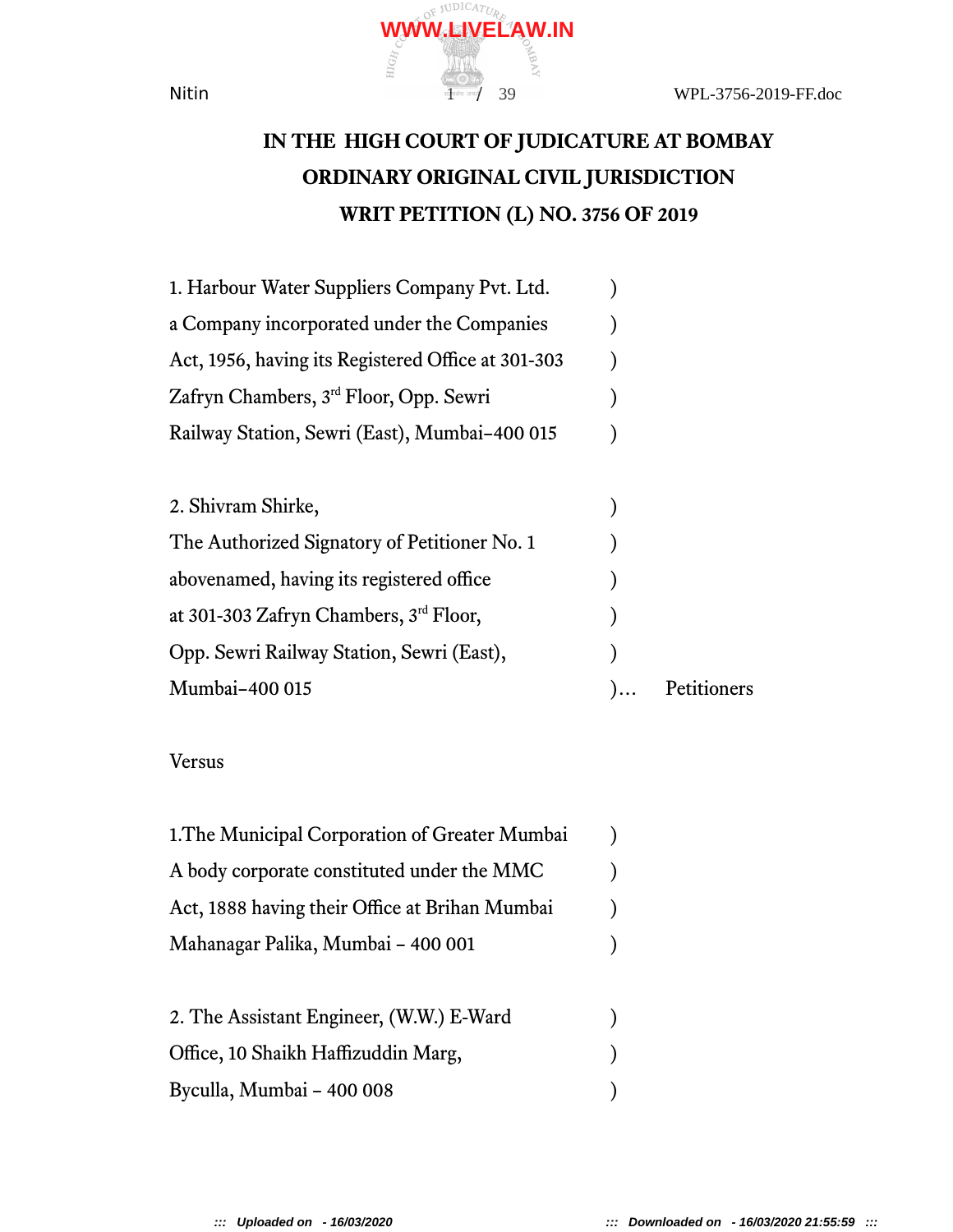

| 3. The Hydraulic Engineer,                           |  |
|------------------------------------------------------|--|
| Brihan Mumbai Municipal Corporation                  |  |
| Office, 1 <sup>st</sup> Floor, Worli Hub, Worli Naka |  |
| Mumbai - 400 018                                     |  |

)… Respondents

# **ALONG WITH**

# **WRIT PETITION (L) NO. 50 OF 2020**

| OK Marine (Through its sole Proprietor)     |              |
|---------------------------------------------|--------------|
| Having its address at 155, Abdulla Mansion, |              |
| First Floor, B Block, SVP Road, Dongri      |              |
| Mumbai - 400 009                            | ) Petitioner |

Versus

| 1. Municipal Corporation of Greater Mumbai  |  |
|---------------------------------------------|--|
| Through its Municipal Commissioner, having  |  |
| its office at Mahapalika Marg, Opposite CST |  |
| Railway Station, Fort, Mumbai - 400 001     |  |

| 2. The Assistant Engineer (Water Works)    |  |
|--------------------------------------------|--|
| E Ward, Second Floor, MCGM, 5 Shaikh       |  |
| Hafizuddin Marg, Byculla, Mumbai - 400 008 |  |

| 3. The Chairman of the Standing Committee,    |  |
|-----------------------------------------------|--|
| having his office at Municipal Corporation of |  |
| Greater Mumbai, Mahaplaika Marg, Opposite     |  |
| CST Railway Station, Fort, Mumbai - 400 001   |  |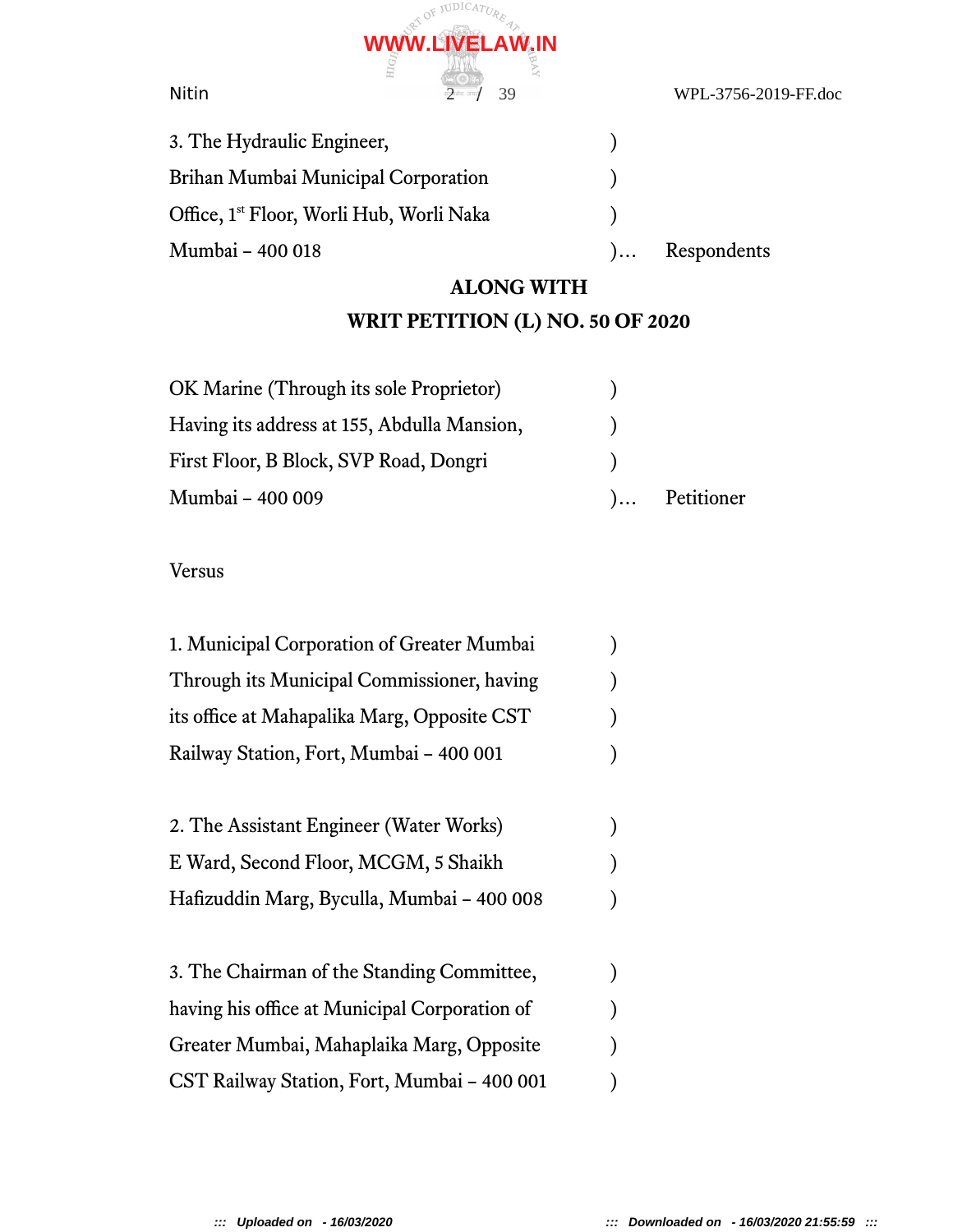

| 4. The Hydraulic Engineer,                     |             |
|------------------------------------------------|-------------|
| <b>Municipal Corporation of Greater Mumbai</b> |             |
| Worli Engineering Hub, Opposite Furniture      |             |
| Wala, Bhim Nagar, Worli, Mumbai - 400 018      |             |
| 5. Mumbai Port Trust,                          |             |
| Port House, Shoorji Vallabhdas Marg,           |             |
| Ballard Estate, Mumbai - 400 001               | Respondents |

Mr.Gauraj Shah a/w. Mr. Meetal Savla for the Petitioners in WPL No. 3756 of 2019.

Mr.D.A.Nalavade a/w. Mr.J.A. Patnigere, Mr. S.B.Deshmukh for the Petitioner in WPL No. 50 of 2020.

Mr.N.R.Bubna a/w. Mr. S.M. Modle, Ms. Sheetal Metkari, Ms.Rupali Adhate, Ms.Yamuna Parekh for Respondent Nos. 1 to 3 in WPL No. 3756 of 2019.

Mr.Girish Godbole a/w. Mr. S.M.Modle, Ms.Sheetal Metkari, Ms.Rupali Adhate, Ms.Yamuna Parekh for Respondent Nos. 1 to 4 in WPL No. 50 of 2020.

Mr.Vishal Talsania i/b. Motiwalla and Company for Respondent No. 4 in WPL No. 3756 of 2019 and proposed Respondent in WPL No. 50 of 2020.

Mr.L.D.Kamlapurkar, Deputy Hydraulic Engineer, present.

Mr.S.D.Danadawate, Executive Engineer (Water Works) City, present.

Mr.A.H.Ansari, Assistant Engineer, (Water Works) E Ward, present.

# **CORAM : S.J.KATHAWALLA, & B.P.COLABAWALLA, JJ. DATE : 10TH JANUARY, 2020 JUDGMENT (PER S.J. KATHAWALLA, J.) :**

1. The above two Writ Petitions bring before us the sad reality as to how the basic rights of individuals / citizens are trampled upon by the elected representatives of the people and the officials of the local bodies, who choose to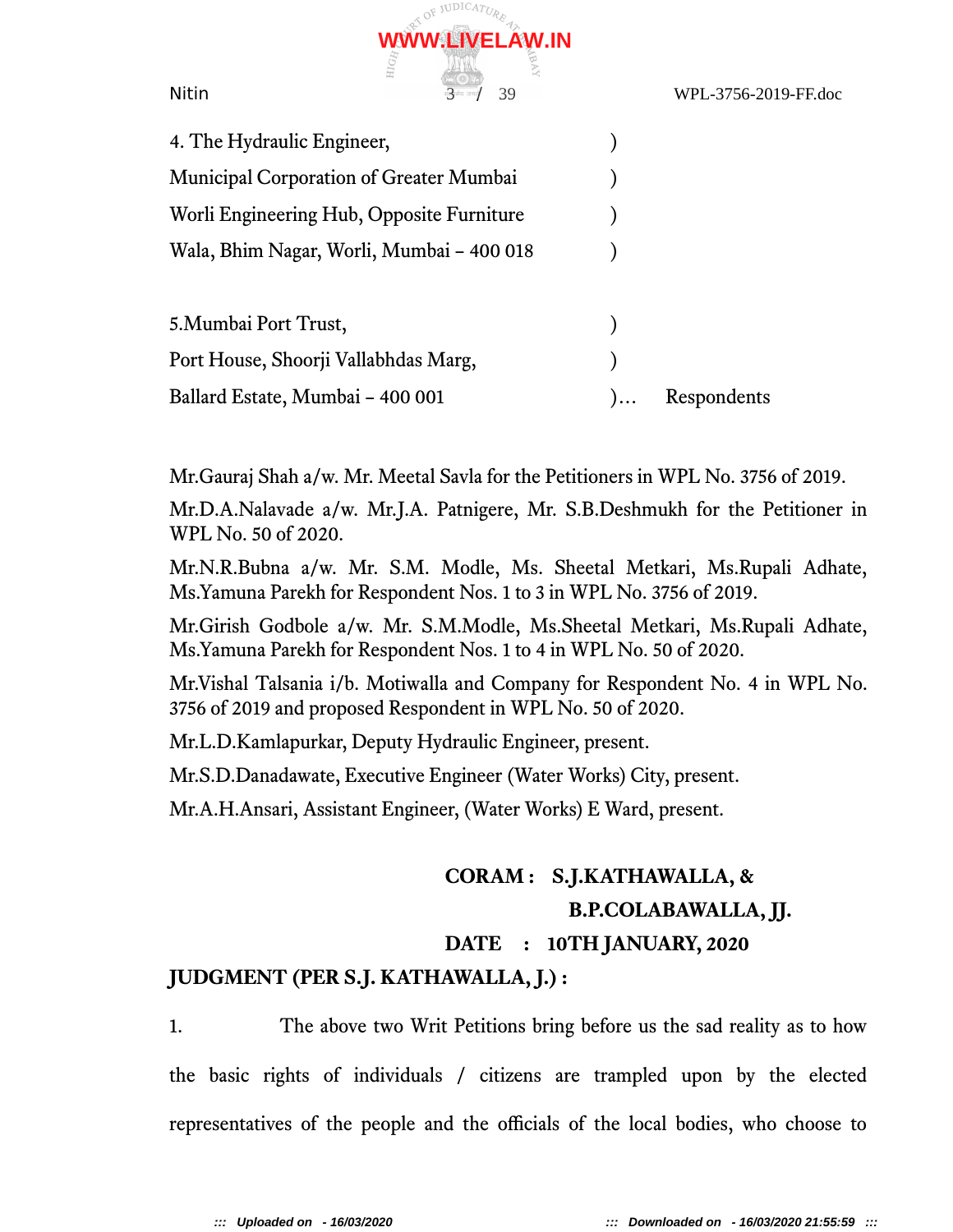

function as though the local body they represent is their own fiefdom.

**WWW.LIVELAW.IN**

2. In Writ Petition (L) No. 3756 of 2019, the Petitioner No. 1 – Harbour Water Supplier Company Private Limited and another, have sought a Writ of Mandamus against the Municipal Corporation of Greater Mumbai ('**MCGM'**) to forthwith withdraw and / or cancel the act of disconnecting water supply (bearing No. EX@0001367, situated at Lakri Bunder, Darukhana, Mazgaon, Mumbai – 400 010 to the Petitioner No.1 and to restore the water supply. For convenience, Writ Petition (L) No. 3756 of 2019 shall hereinafter be referred to as the 'first Writ Petition'.

3. In Writ Petition (L) No. 50 of 2020, Mr. Munawar Amirali Mukadam, the Proprietor of the Petitioner – OK Marine, has inter alia sought a Writ of Mandamus against the MCGM to quash the impugned Letter dated 9<sup>th</sup> December, 2019 (Exhibit-M to Writ Petition (L) No. 50 of 2020) issued by the Assistant Engineer (Water Works) of the MCGM. Writ Petition (L) No. 50 of 2020 shall for the sake of convenience hereinafter be referred to as the 'second Writ Petition'.

4. In view of the urgency in the matter, the Rule is issued in both Writ Petitions. Mr. Bubna, the Learned Advocate appearing for the MCGM in the first Writ Petition and Mr. Godbole, the Learned Advocate appearing for the MCGM in the second Writ Petition waive service of Rule and by consent both the Petitions are taken up for final hearing.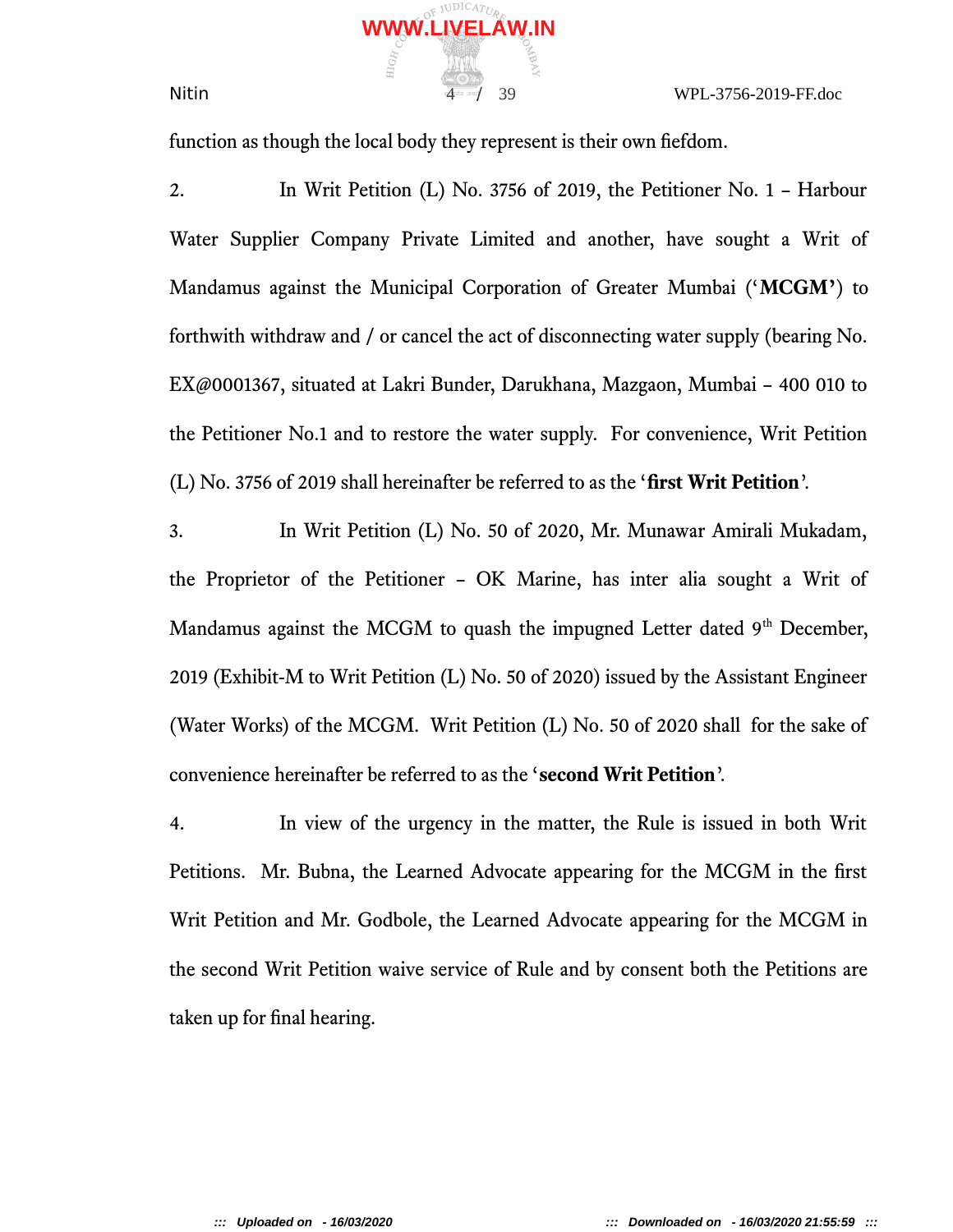### **WRIT PETITION (L) NO. 3756 OF 2019 (FIRST WRIT PETITION):**

5. As stated earlier, the first Writ Petition is filed by the Petitioner No. 1 – Harbour Water Suppliers Company Private Limited impugning the disconnection of the water supply to its water connection bearing No. EX@0001367, situated at Lakri Bunder, Darukhana, Mazgaon, Mumbai – 400 010, by the MCGM, and seeking restoration of the same.

5.1 Petitioner No. 1 is carrying on the business of supply of water to ships, vessels and barges in the Mumbai Harbour since the year 1983, i.e. since more than 37 years. Originally, Mumbai Harbour allotted a plot at Pir Pau to Petitioner No. 1. Thereafter, pursuant to Consent Terms executed by the Petitioner No. 1 and the Bombay Port Trust (**'BPT'**) and filed by them in Writ Petition No. 1306 of 1991 on 6<sup>th</sup> December, 1996, Petitioner No.1 was allotted site at Lakri Bunder to conduct their business of water supply. Since  $1<sup>st</sup>$  June, 2002 the Petitioner No. 1 has been conducting its business of water supply from Lakri Bunder.

5.2 According to the Petitioners, for conducting their business, they have obtained necessary license from the MCGM which is valid till date; Petitioner No.1 was granted Water Connection No.EX@0001367 **;** the Petitioners laid down a municipal pipeline of about one kilometer at Lakri Bunder at an expenditure of approximately Rs.50 Lacs, way back in the year 2002 **;** the Petitioners have also installed huge pressure pumps and have purchased barges for the filling of water at Lakri Bunder Point **;** that in the year 2005, during the monsoons due to heavy deluge,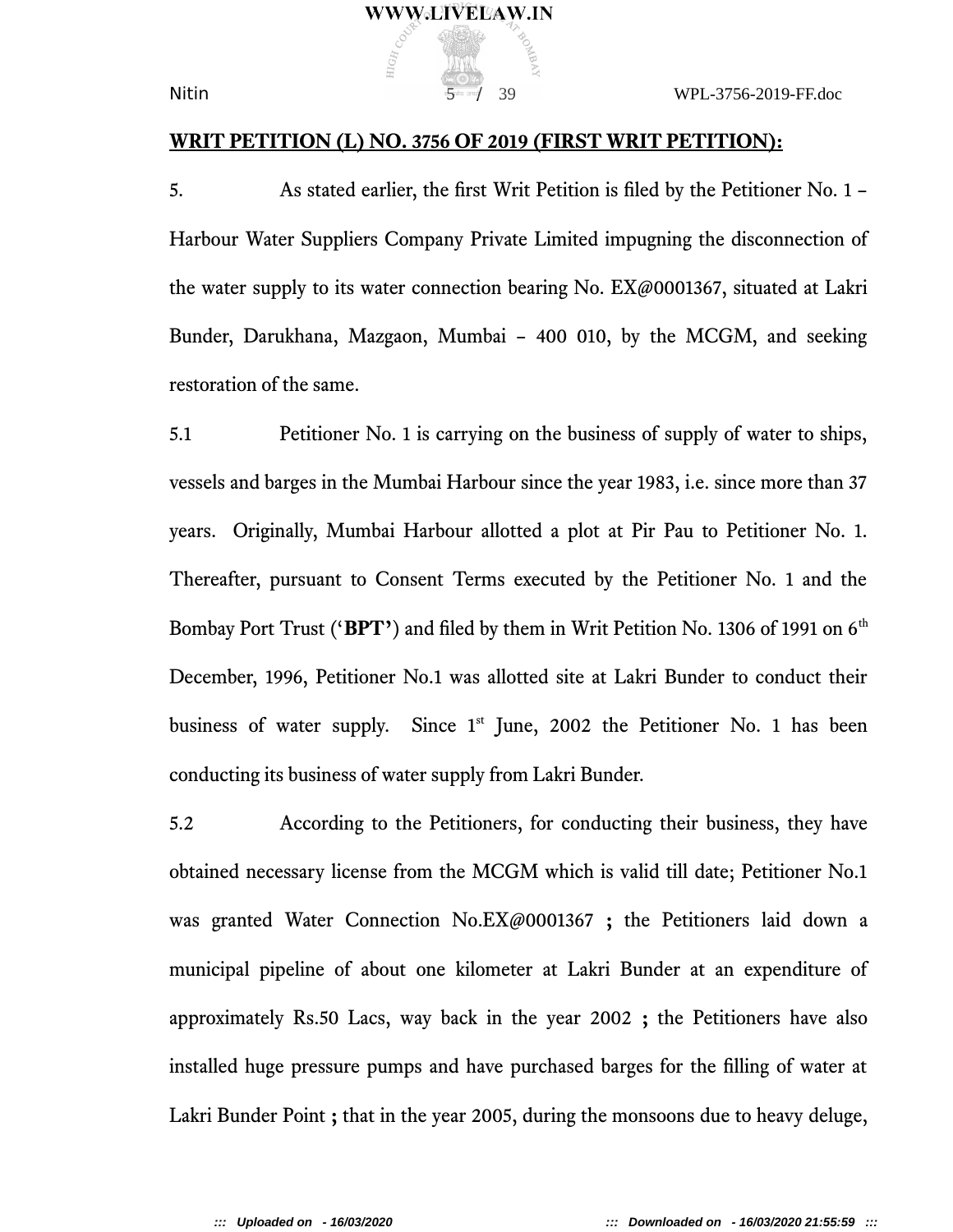**Nitin** 6 **6 / 39** WPL-3756-2019-FF.doc

part of the Jetty was washed away due to on coming waves as also mounds of silt had accumulated in the Basin thereby completely stopping the access to ships and vessels in the Harbour, because of which the Petitioners at a cost of Rs.40 Lacs rebuilt and constructed the afected part of the Jetty and also removed accumulated silt from the Harbour with the help of dredgers and trawlers; the MCGM has been continuously and uninterruptedly supplying water to the Petitioner No. 1 for their business of water supply in Mumbai Harbour for fishing trawlers / boats and ships; the water supplied by the Petitioners is the only potable water used for human consumption on ships; the Petitioner No. 1 had been regularly paying all the water charges, which are levied on monthly basis right since inception till date without any default **;** the Petitioner No. 1 also holds a valid license from the BPT and has been paying all relevant and applicable charges in respect thereof continuously and uninterruptedly; the water supply is the most essential aspect of the Petitioner No.1's business and livelihood and also for the business, working and livelihood of the persons to whom water is supplied by the Petitioner.

5.3 According to the Petitioners, on 3rd December, 2019, abruptly and without any notice or intimation whatsoever, the water supply to Petitioner No. 1's aforementioned connection has been stopped by closing the valve in respect of the same. Initially, the Petitioner No. 1 was not sure whether it was a deliberate action or whether there was any technical or other issue. However, upon making enquiries, the Petitioners learnt that the valve has been closed at the instance of MCGM thereby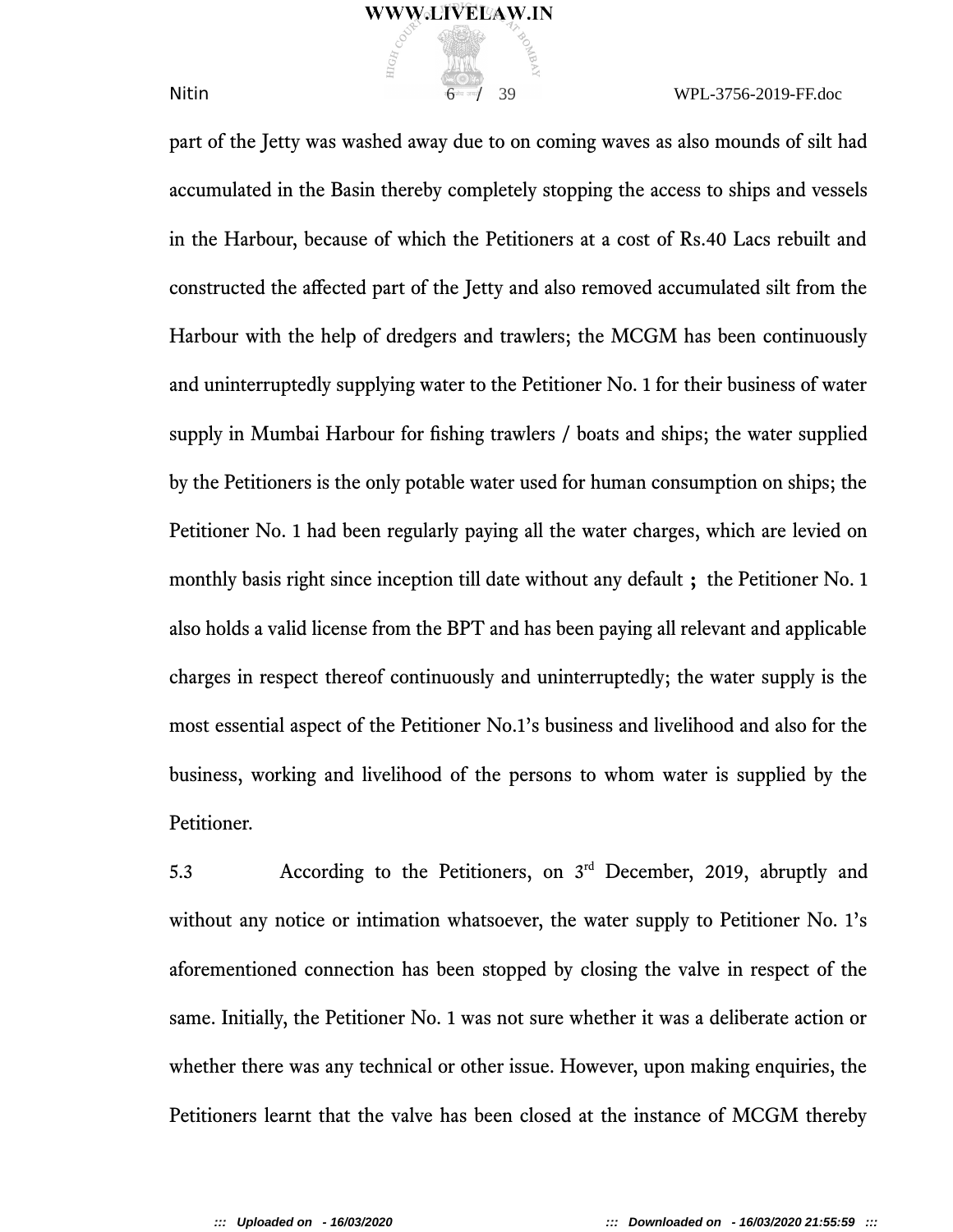$N$ itin  $N$ Please  $\frac{1}{2}$  39 WPL-3756-2019-FF.doc

preventing water supply to their above connection.

5.4 In the circumstances, the Petitioner No. 1 by its email, as well as letter, both dated 16<sup>th</sup> December, 2019, called upon the MCGM to forthwith reinstate the water supply without any delay. Since the Petitioners did not receive any response from the MCGM and also since the water supply was not restored, on 19<sup>th</sup> December, 2019, they filed the first Writ Petition and sought restoration of the water supply to its water connection.

5.5 The Petitioners moved this Court for urgent ad-interim reliefs on 20<sup>th</sup> December, 2019. On that day, the Learned Advocate appearing for the MCGM drew our attention to the License dated 2<sup>nd</sup> August, 1999, which shows that the said License is revalidated only upto  $2<sup>nd</sup>$  August, 2002. The matter was therefore adjourned to  $2<sup>nd</sup>$ January, 2020. On 2<sup>nd</sup> January, 2020 the Learned Advocate appearing for the MCGM informed the Court that there were disputes between the Petitioners and the BPT and therefore the BPT should be joined as Party Respondent to the first Petition. This Court therefore directed the BPT to be joined as Party Respondent to the first Petition. On  $6<sup>th</sup>$  January, 2020, the matter was adjourned to  $7<sup>th</sup>$  January, 2020 and thereafter to 10<sup>th</sup> January, 2020 i.e. today.

5.6 Though Advocate Mr. Bubna appearing for the MCGM did not produce or make any mention before this Court of any letter purportedly forwarded to the Petitioners on any of the above dates i.e.  $20<sup>th</sup>$  December, 2019,  $2<sup>nd</sup>$  January, 2020,  $6<sup>th</sup>$ January, 2020 or 7<sup>th</sup> January, 2020, today a Letter dated 9<sup>th</sup> December, 2019 is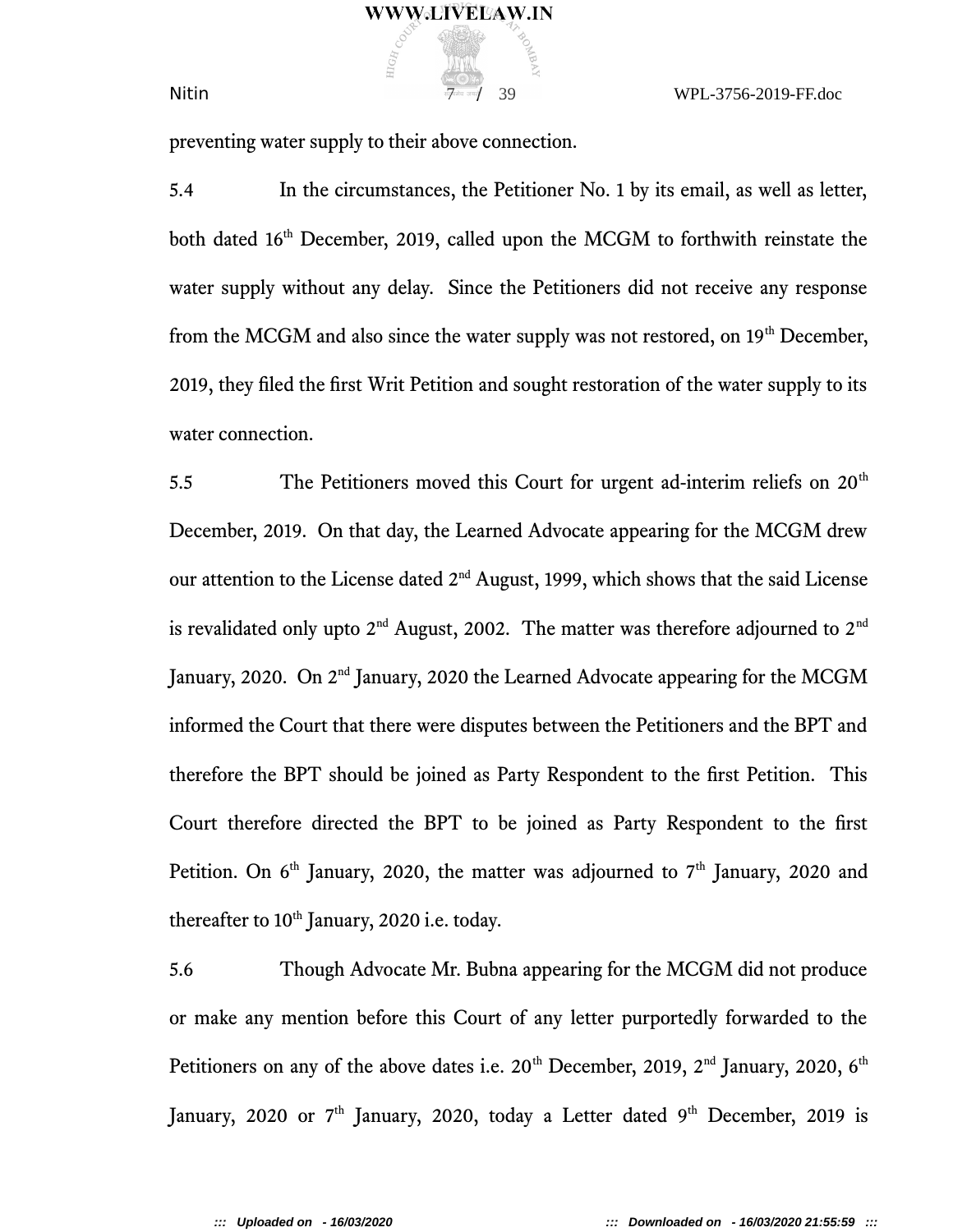**Nitin** 8 / 39 WPL-3756-2019-FF.doc

produced before us. The said Letter is addressed to the Petitioner No. 1 by the Assistant Engineer (Water Works), 'E' Ward of the MCGM with copies to the Executive Engineer (Water Works) (C/S) and Deputy Hydraulic Engineer (City) and the Hydraulic Engineer. We will set out the contents of the said Letter dated  $9<sup>th</sup>$ December, 2019 and deal with the same a little later.

5.7 In the meantime, i.e. on 31st December, 2019, the Petitioner No. 2 filed an Additional Affidavit.

5.8. On 2nd January, 2020, Mr. Abdul Haq Ansari, Assistant Engineer (Water Works) of the MCGM filed an Affidavit in Reply stating that on 18<sup>th</sup> December, 2019 the MCGM has received a Letter from the BPT, by virtue of which the BPT has granted NOC to another Contractor for supply of water at Lakri Bunder. In the said Afdavit in Reply, it is also stated that there were complaints from the citizens of Byculla, Darukhana and Mazgaon in view of insufficient water supply. In view thereof, the sale of water to the Petitioners in the first Petition is discontinued so as to resolve grievances of the citizens. We will set out a little later, how Mr. Ansari in his Afdavit dated 2<sup>nd</sup> January, 2020 not only suppressed the relevant facts in the matter from this Court, but also dared to mislead this Court.

5.9 Mr. Talsania, the Learned Advocate appearing for the BPT has informed the Court that certain disputes have arisen between the Petitioners in the first Petition and the BPT qua the supply of water by the Petitioners and the same is the subject matter of Writ Petition (L) No. 3464 of 2018 pending before this Court, in which an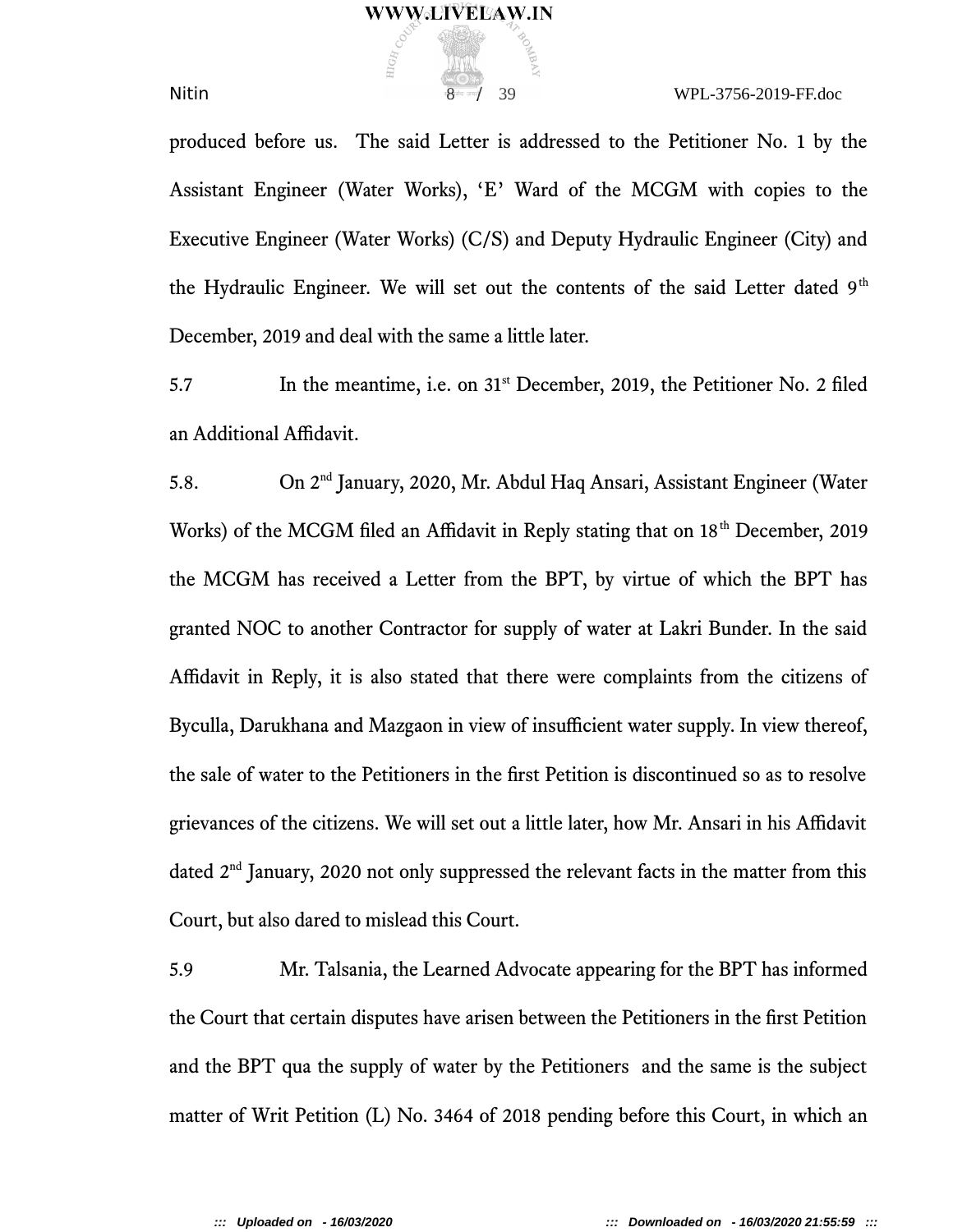$\overline{9}$  and  $\overline{9}$  and  $\overline{9}$  39 WPL-3756-2019-FF.doc

Order of Status Quo is passed. Mr. Talsania has submitted that however it is clear that the water supply to the Petitioners is not stopped by the MCGM because of the dispute between the Petitioners and the BPT, but is stopped for other reasons with which the BPT is not concerned. He submits that in the first Writ Petition the BPT submits to the orders of this Court, with a request that all rights and contentions of the BPT in Writ Petition (L) No. 3464 of 2018 be kept open.

# **SUBMISSIONS OF ADVOCATE BUBNA FOR THE MCGM IN THE FIRST WRIT PETITION** :

6. Mr. Bubna, the Learned Advocate appearing for the MCGM in the first Writ Petition has drawn our attention to the Letter dated 30<sup>th</sup> November, 2019 i.e, Exhibit-E annexed to the Affidavit in Reply dated  $9<sup>th</sup>$  January, 2020 of Mr. L.D. Kamlapurkar, Deputy Hydraulic Engineer of the MCGM. The said Affidavit dated  $9<sup>th</sup>$ January, 2020 is today filed in Court i.e. 10<sup>th</sup> January, 2020. We have perused the Letter dated 30<sup>th</sup> November, 2019 written in Marathi. The same is written by Mr. Yeshwant Jadhav, Chairman, Standing Committee on his letterhead. Mr. Jadhav, has forwarded copies of his said Letter dated 30<sup>th</sup> November, 2019 to his wife Ms. Yamini Yeshwant Jadhav, Shivsena MLA, Byculla Constituency, Mr. Harshad Kale, Deputy Commissioner of MCGM (Zone-1), Mrs. Alka S. Sasane, Assistant Commissioner, E Ward, Mr. Ramakant Rahate, Corporator and Mrs. Sonam Jamsutkar, Corporator. The subject shown in the said Letter is "*Review meeting of the senior officers of all the*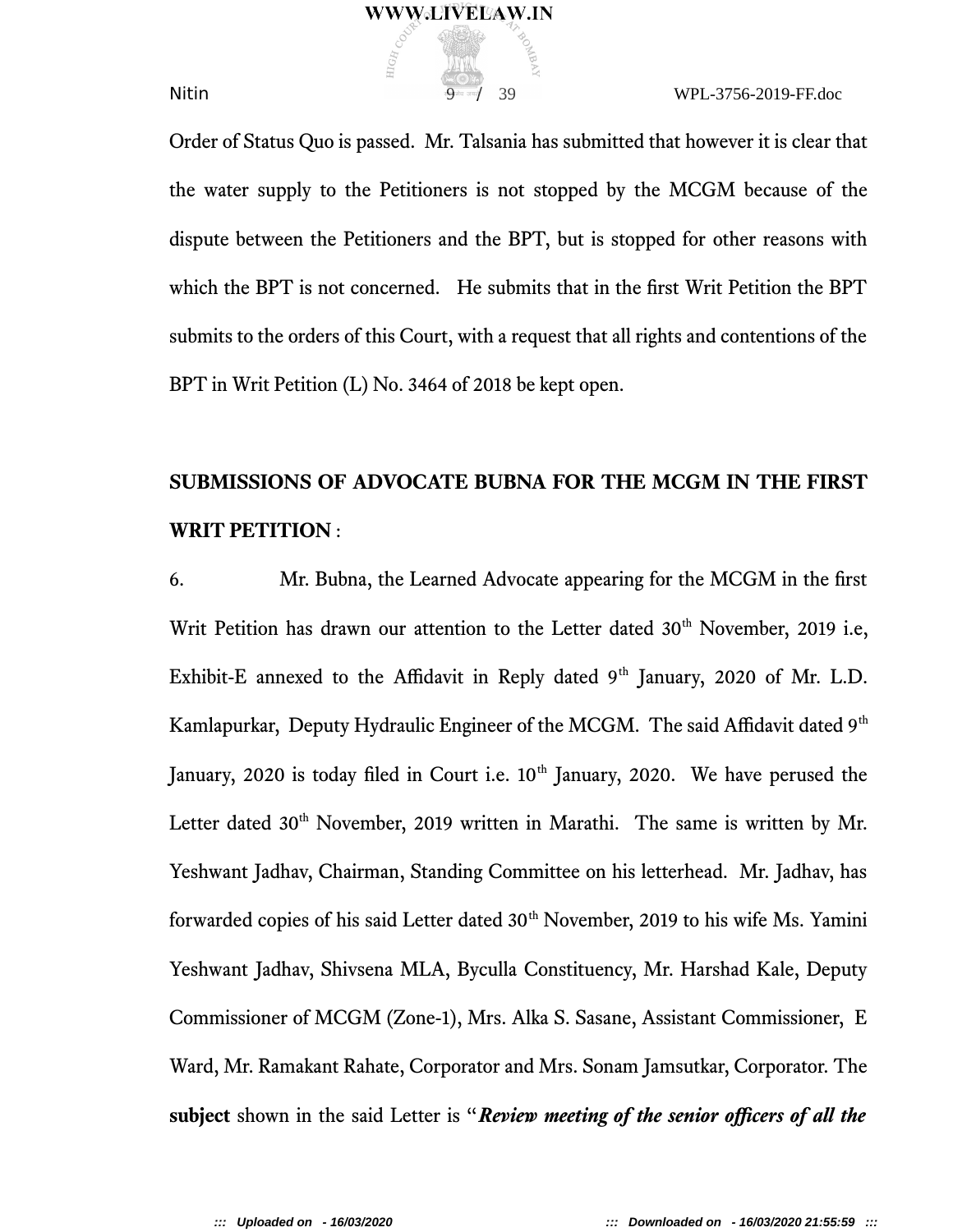*departments of E ward*". In the body of the letter dated  $30<sup>th</sup>$  November, 2019, it is stated that, "*With reference to the above subject, a review meeting is called on Tuesday, 3rd Defember, 2019 at 2.45 hours at E Ward Committee Hall, E Ward Office, Byculla, Mumbai. However, you are requested to remain present along with <i>concerned senior officers. Thanks*".

7. Mr. Bubna, the Learned Advocate appearing for the MCGM has further drawn our attention to the Minutes of the Meeting, which was called and attended by Mr. Yeshwant Jadhav, Chairman of the Standing Committee and also attended by his wife Ms. Yamini Yeshwant Jadhav, MLA, Byculla Constituency and 48 other officials including Police Sub Inspector (Traffic) Byculla. The Minutes start with the sentence, "In the above meeting the following issues were placed". The minutes are thereafter recorded under six columns i.e. (1) **"***Serial No.***"** (2) **"***Subject***"** (3) **"***Instructions of the Chairman of the Standing Committee and the Hon'ble MLA***"**, (4) **"***explanation/clarification given by the officers / employees*", (5) "Order of the Deputy *Municipal Commissioner*<sup>"</sup> and (6) "*concerned officer/s*". In Serial No. 11 of the Minutes, under the column "*subject',* it is mentioned *"regarding water supply*". In the column titled "*Instructions from the Chairman of the Standing Committee and the Hon'ble MLA"* (who is the wife of the said Chairman), it is mentioned that "(a) a proposal be submitted for water supply to Lakadi Bunder, Reti Bunder, Pawder Bunder, Darga Bunder, Jay Bhim Nagar, Oza Market, Lane Nos. 1, 2 and 3, (b) to cancel the **proposal** pertaining to supply of three lacs liter water to shipping companies and (c) to find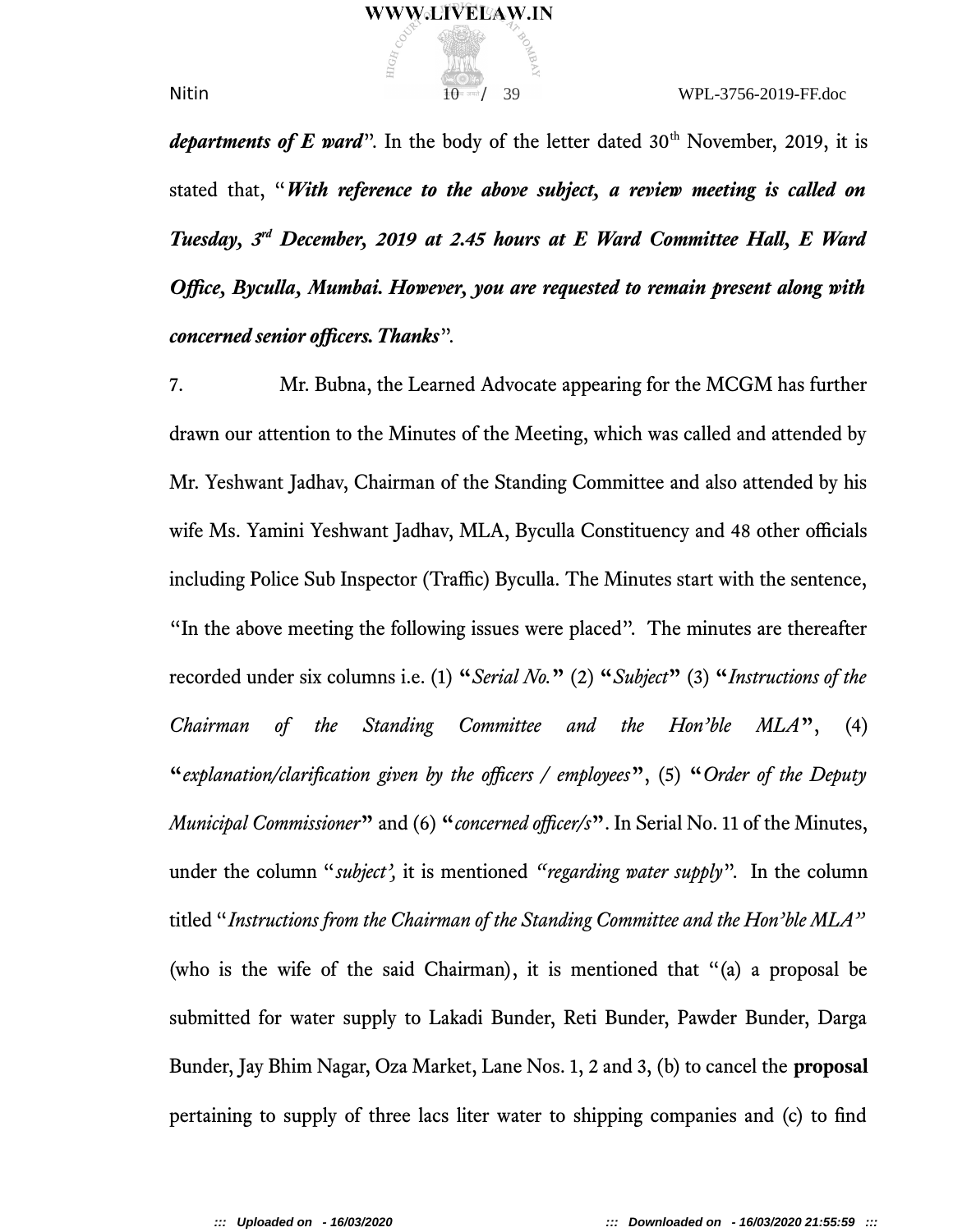$\frac{1}{11}$  and  $\frac{1}{11}$  and  $\frac{1}{11}$  and  $\frac{1}{11}$  39 WPL-3756-2019-FF.doc

solution with regard to wastage / misuse of water at various places." The Column captioned "explanation / clarification by officers / employees" is left completely blank. Under the caption "Order of the Deputy Commissioner", it is recorded that "urgent action be taken through the hydraulic department". In the column captioned 'concerned officer', it is stated : "Assistant Engineer (Hydraulic) E Ward".

8. Mr. Bubna, Advocate appearing for the MCGM in the first petition admits that in view of the decision taken at the Meeting held on  $3<sup>rd</sup>$  December, 2019, the water supply of the Petitioners in the first Writ Petition was discontinued on the day of the said Meeting itself.

9. Mr. Bubna has today for the first time drawn our attention to the Letter dated  $9<sup>th</sup>$  December, 2019, addressed to the Petitioner No.1 in the first Writ Petition by Mr. Abdul Haq Ansari, Assistant Engineer (Water Works), which according to the Petitioner in the first Writ Petition is not received by them.

### **FINDINGS** :

10. We have considered the facts as well as the submissions made in the first Writ Petition.

11. As far as the Petitioners in the first Writ Petition are concerned, admittedly the Petitioner No.1 is carrying on the business of water supply at Mumbai Harbour since 1983. Petitioner No.1 issued a valid license by the MCGM bearing water connection No. EX@0001367 situated as Lakri Bunder, Darukhana, Mazgaon, Mumbai – 400 010. Admittedly, the wife of the Chairman of the Standing Committee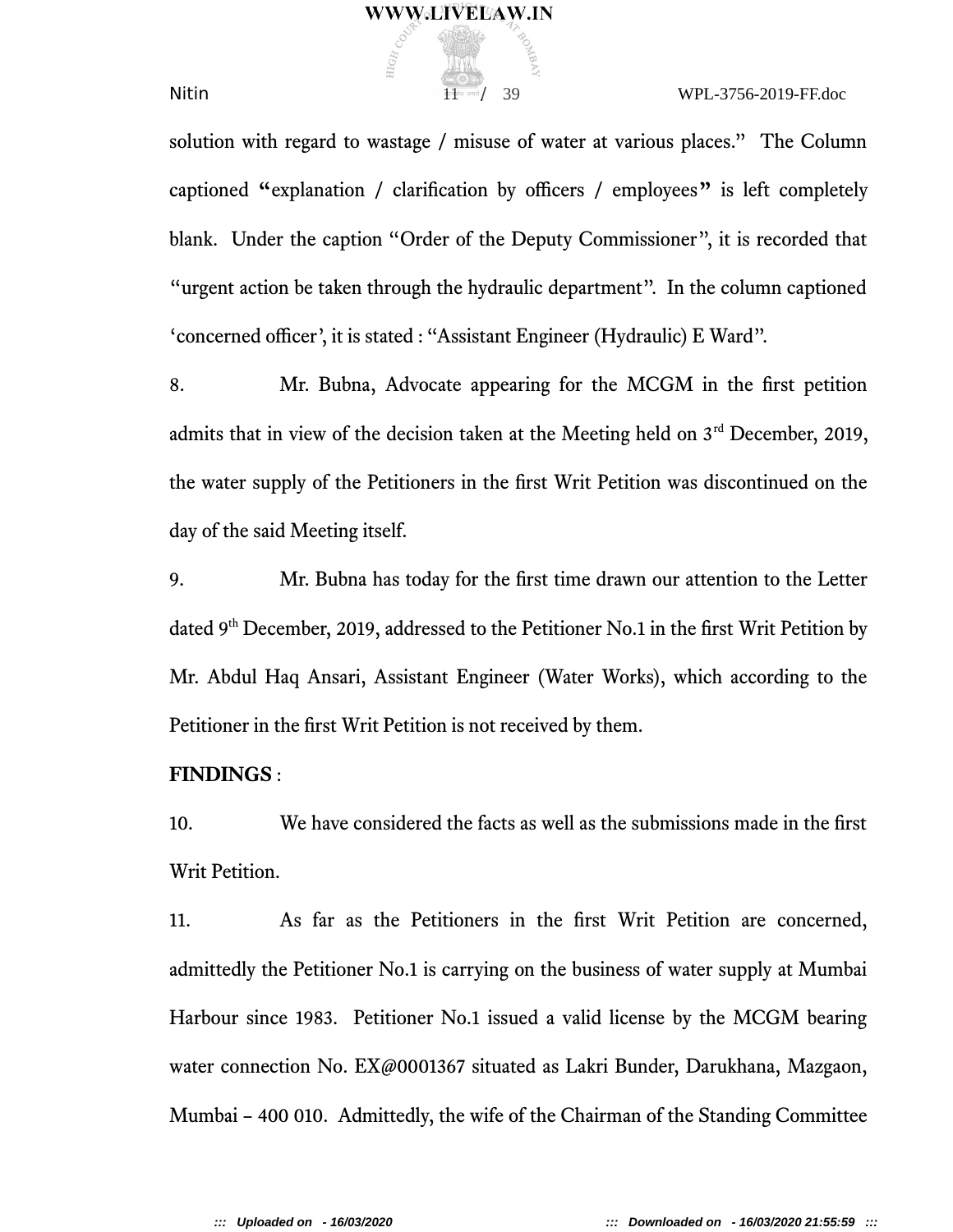$\frac{1}{2^{\alpha \text{ such}}}$  39 WPL-3756-2019-FF.doc

is recently elected as a member of the Legislative Assembly ('MLA') from the Byculla Constituency, which includes Mazgaon. The Chairman of the Standing Committee issued a Letter dated 30<sup>th</sup> November, 2019 on his letter-head and called a meeting on 3<sup>rd</sup> December, 2019. The said letter which was not specifically addressed to any individual, was forwarded by Mr.Yeshwant Jadhav to his wife Ms.Yamini Yeshwant Jadhav, MLA, Byculla Constituency, Mr. Harshad Kale, Deputy Municipal Commissioner (Zone-1), E Ward Office, Ms. Alka S. Sasane, Assistant Commissioner, 'E' Ward Office, Mr. Ramakant Rahate, Corporator and Ms. Sonam Jamsutkar, Corporator. No specific agenda for the meeting was set out in the said Letter. The subject mentioned in the Letter was, "*Review meeting of the senior officers of all the departments of E ward*". In the body of the said Letter, it was stated that, "*With reference to the above subject, a review meeting is called on Tuesday, 3<sup>rd</sup> December,* 2019 at 2.45 hours at E Ward Committee Hall, E Ward Office, Byculla, Mumbai. *However, you are requested to remain present along with concerned senior officers*". The said Meeting was attended by 48 Officers of the MCGM including the Police Sub Inspector (Traffic). The said Meeting was also attended by Ms.Yamini Yeshwant Jadhav, (MLA from the Byculla Constituency). Item No. 11 of the Minutes of the Meeting pertains to supply of water by the MCGM. However, not a whisper is found in the same qua immediate disconnection of water supply to the Petitioner No. 1 in the first Writ Petition, who are admittedly supplied potable drinking water by the MCGM since the last 37 years, for onward supply to the ships, vessels and barges in the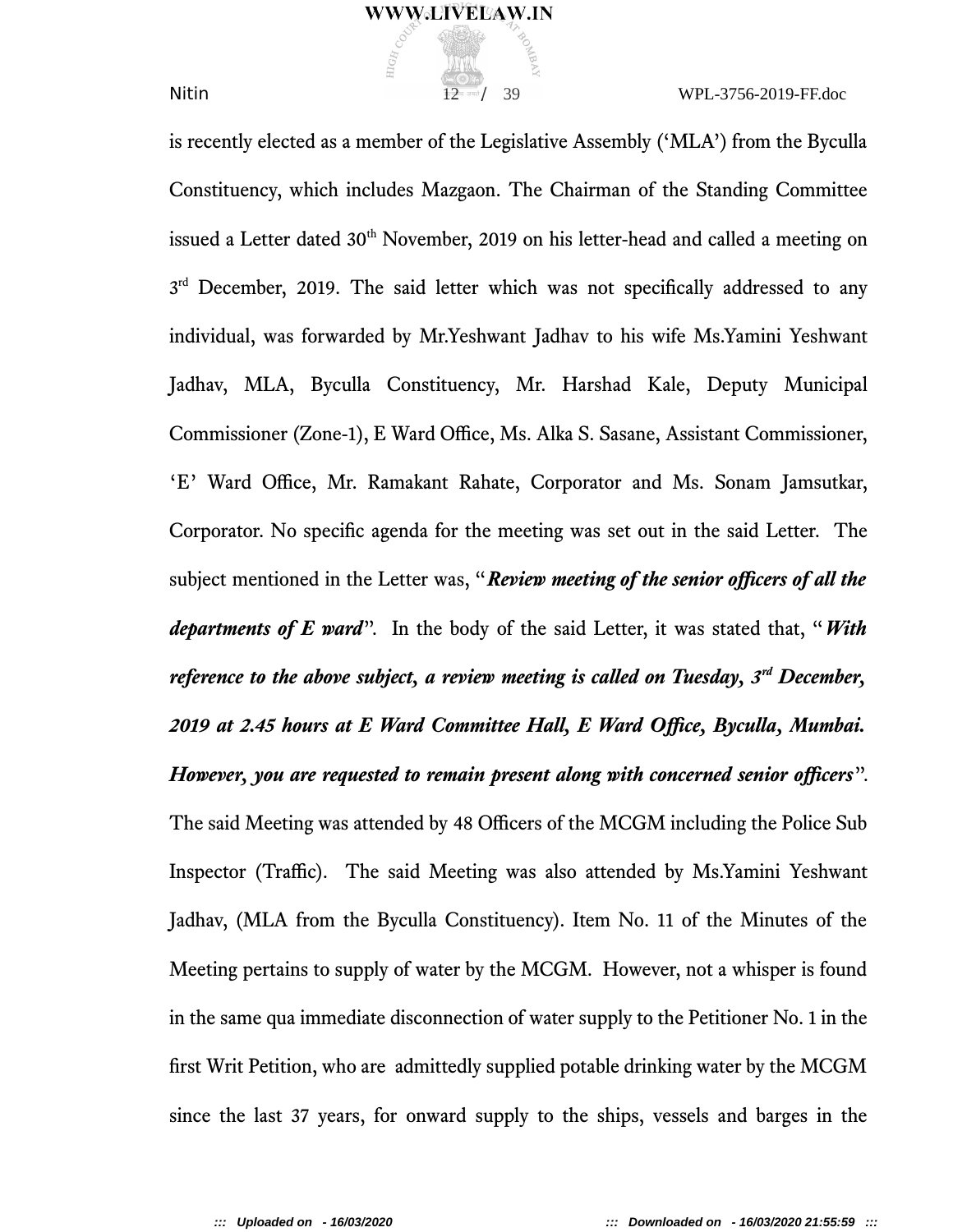$\frac{13^{\frac{3}{4}}}{13}$  39 WPL-3756-2019-FF.doc

Mumbai Harbour. However, on the very day of the Meeting called by Mr. Yashwant Jadhav, Chairman of the Standing Committee of MCGM i.e. on 3<sup>rd</sup> December, 2019, MCGM without giving any prior notice or hearing, or setting out any ground, unilaterally and arbitrarily stopped the water supply to the connection provided to the Petitioner No. 1 in the first Writ Petition. What is extremely distressing is the fact that despite the Petitioner No. 1 running around for days commencing from 3<sup>rd</sup> December, 2019, to find out the cause for such disconnection, they were not informed about the same. Later when they learnt that the MCGM had disconnected the water supply, they addressed a Letter dated 16<sup>th</sup> December, 2019 to the MCGM, to which the Officials of the MCGM failed and neglected to respond, i.e. they did not give any reason for sudden stoppage of water supply from 3<sup>rd</sup> December, 2019, which compelled the Petitioners to file the first Writ Petition on 20<sup>th</sup> December, 2019, seeking directions against the MCGM to forthwith withdraw the act of disconnection of the water supply to the Petitioner No. 1 and to restore the water supply.

12. The Learned Advocate appearing for the MCGM in the first Writ Petition appeared before this Court on  $20<sup>th</sup>$  December, 2019,  $2<sup>nd</sup>$  January, 2020,  $6<sup>th</sup>$ January, 2020 and  $7<sup>th</sup>$  January, 2020 but not even once made a whisper in Court about the Meeting called by the Chairman of the Standing Committee on 3<sup>rd</sup> December, 2019, or informed this Court about any decision taken at the said Meeting qua discontinuance of the water supply to the Petitioners in the first Writ Petition and / or any written order being passed by the MCGM qua the said discontinuance. In fact,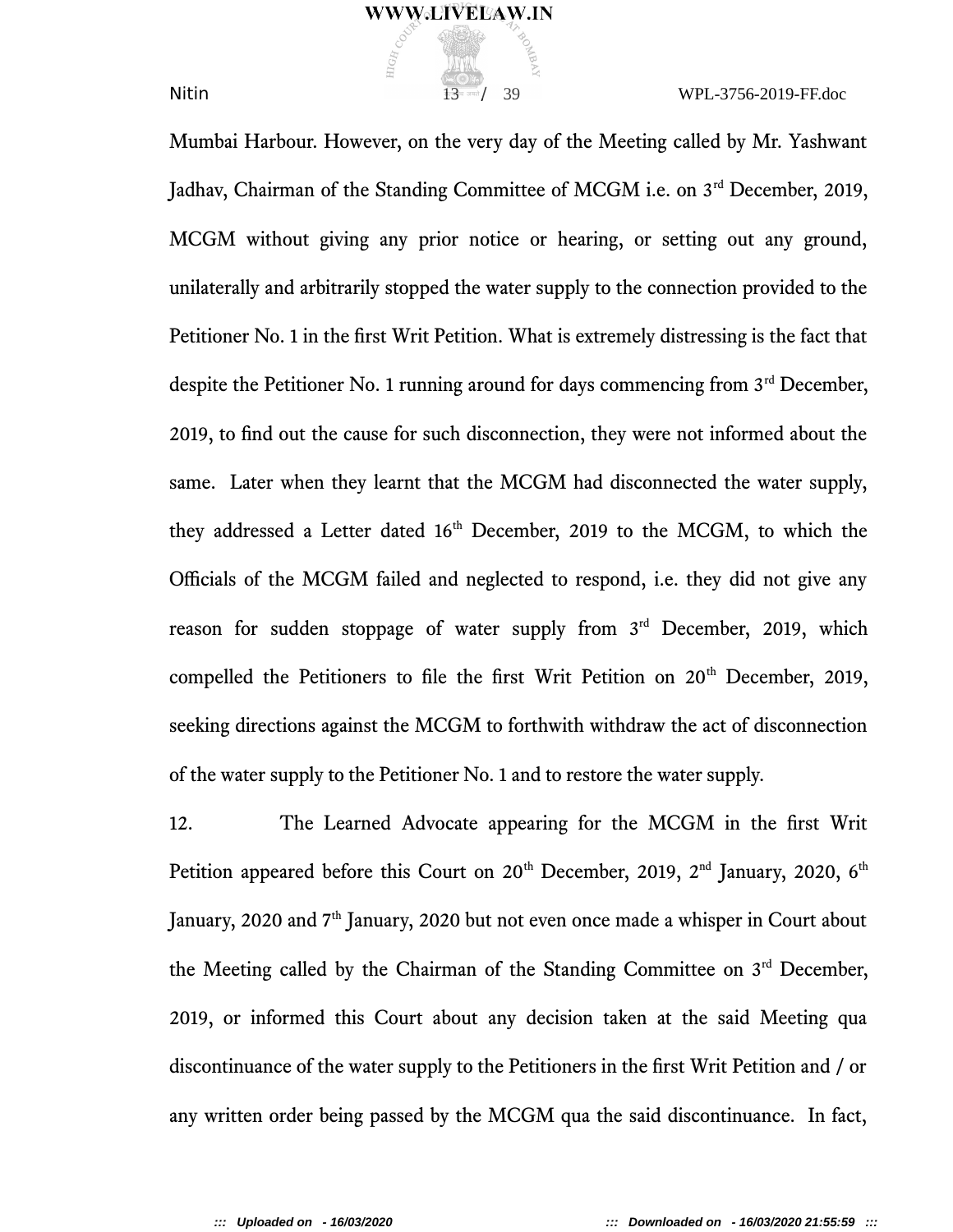$\frac{1}{4}$   $\frac{1}{4}$   $\frac{39}{4}$   $\frac{1}{4}$   $\frac{1}{4}$   $\frac{1}{4}$   $\frac{1}{4}$   $\frac{1}{4}$   $\frac{1}{4}$   $\frac{1}{4}$   $\frac{1}{4}$   $\frac{1}{4}$   $\frac{1}{4}$   $\frac{1}{4}$   $\frac{1}{4}$   $\frac{1}{4}$   $\frac{1}{4}$   $\frac{1}{4}$   $\frac{1}{4}$   $\frac{1}{4}$   $\frac{1}{4}$   $\frac{1}{4}$ 

the Assistant Engineer of the MCGM suppressed the correct facts and misled this Court by not disclosing anything in his Affidavit in Reply dated  $2<sup>nd</sup>$  January, 2020, about the Meeting called by the Chairman of the Standing Committee, or any decision taken thereat, qua the disconnection of water supply to the Petitioners in the first Petition or any order passed or communication prepared / forwarded to the Petitioners of the first Writ Petition with regard to the abrupt disconnection of water supply.

13. The ultimate shock comes today i.e. on 10<sup>th</sup> January, 2020, when the above Petitions are taken up for final hearing and for the first time a Letter dated  $9<sup>th</sup>$ December, 2019 addressed to the Petitioner No. 1 in the first Writ Petition is placed before the Court by the MCGM. The contents of the Letter dated 9<sup>th</sup> December, 2019 addressed to the Petitioner No. 1 in the first Petition (which according to the Petitioner No. 1 is not received by them till date) is worth reading and is reproduced hereunder :

> *"To, M/s.Harbour Water Supplier Pvt. Ltd. Lakda Bunder, Mbpt Area, Darukhana, Mazgaon, Mumbai – 400 010*

*Sub : To stop water supply from connection granted to you under CCN No. EX@0001367 M/s. Harbour Water Supplier Pvt. Ltd. Lakda Bunder, Mbpt Area, Darukhana, Mazgaon, Mumbai – 400 010 in E Ward.*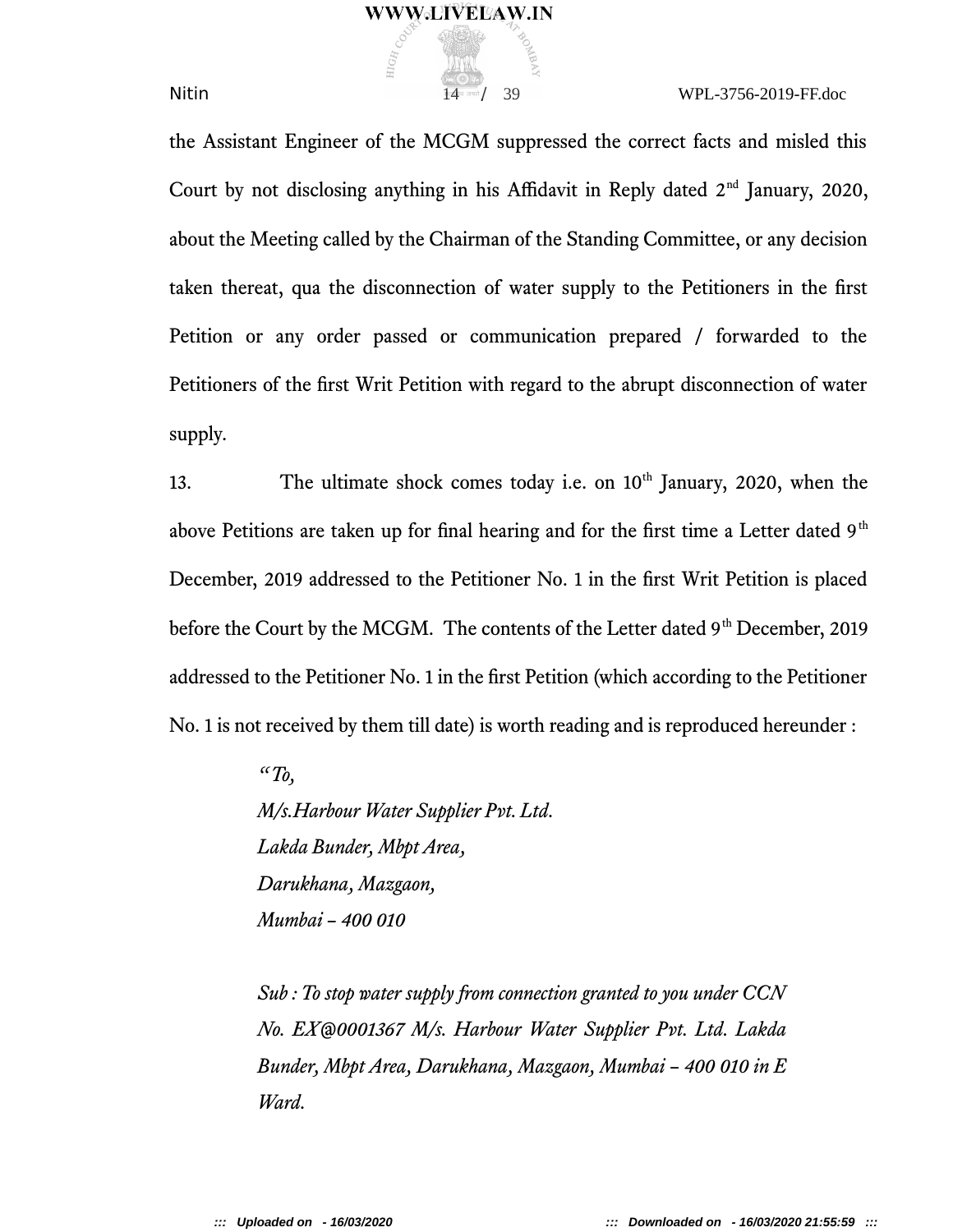

*Ref : Meeting of Hon. Standing Committee Chairmen and Hon. MLA of Byculla Vidhansabha in E Ward Conference room on dt. 03.12.2019.*

*With subject to above subject matter, a meeting was held on 3rd December, 2019 to discuss by various issues related to Byculla Vidhansabha.*

*Meeting was attended by DMC Zone – I, Assistant Commissioner E ward staf from all department of E Ward and local residence of Byculla Vidhansabha.*

*From Water Department said meeting was attended by A.E.W.W. 'E' Ward (I/C) Shri Sachin Dorugade and S.E.W.W.E Shri Vilas Rathod, when it was inquired by Hon. Standing Committee Chairman to Mr.Dorguade and Mr.Rathod that he was received complaint that there is short water supply complaints from residents of* his area Byculla, Darukhana, Mazgaon **therefore he directed to** *stop water supply to M/s. Harbour Water Suppliers Pvt. Ltd. Lakda Bunder, Mbpt Area, Darubkhana, Mazgaon, Mumbai – 400010. Because he is supplying water to the ships. Therefore, supply to M/s. Harbour Water Suppliers Pvt.Ltd. Lakda Bunder, Mbpt Area, Darukhana, Mazgaon, Mumbai – 400 010 is closed on value on dt. 3.12.2019.*

*This is for your information please.*

*Your's Faithfully,*

*Sd/-*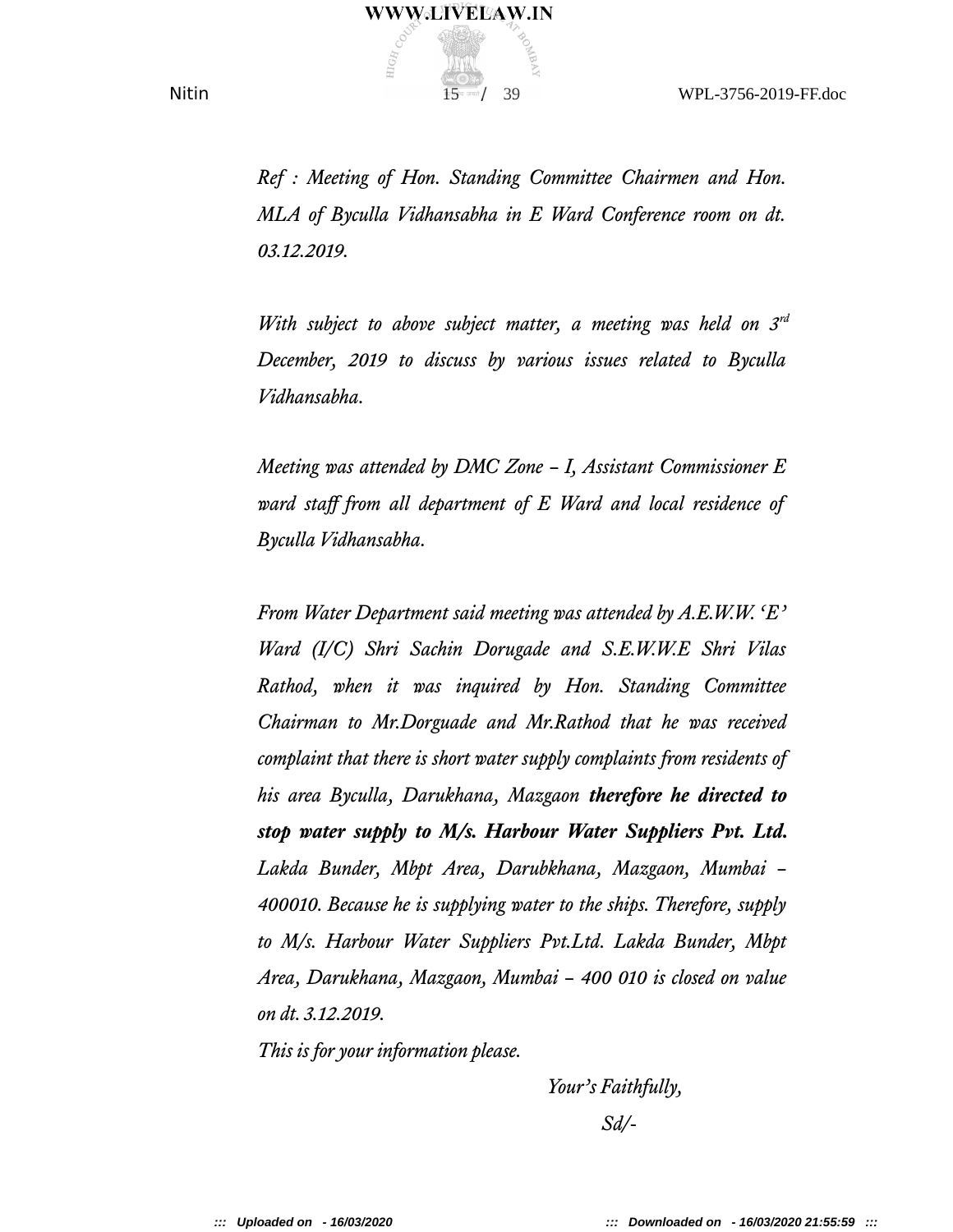**Nitin** 16 16 16 16 39 WPL-3756-2019-FF.doc

# *09.12.2019 Asstt. Engineer (Water Works) 'E' Ward*

14. We immediately enquired from Advocate Bubna appearing for the MCGM as to when the Letter dated 9<sup>th</sup> December, 2019 was forwarded to the Petitioners by the signatory of the Letter Mr. Abdul H. Ansari, Assistant Engineer (Water Works), 'E' Ward (who is today present before us and is instructing Mr. Bubna, Advocate for the MCGM). Mr. Bubna states that it appears that the said Letter was not sent to the Petitioners of the first Writ Petition. This Court therefore put the following questions to Mr. Bubna and Mr. Abdul H. Ansari :

WWW.LIVELAW.IN

i. Why was the letter dated 9<sup>th</sup> December, 2019 not forwarded to the Petitioner by Mr. Ansari ?

ii. Why was the correct reason for disconnection not disclosed to this Court on 20<sup>th</sup> December, 2019, 2<sup>nd</sup> January, 2020, 6<sup>th</sup> January, 2020 and 7<sup>th</sup> January, 2020 ?

iii. Why was the Letter dated  $9<sup>th</sup>$  December, 2019 written to the Petitioners by Mr. Ansari, Assistant Engineer (Water Works) not disclosed to this Court prior to today i.e.  $10^{th}$  January, 2020 ?

iv. Why did Mr.Ansari suppress the facts with regard to (a) the letter dated 30<sup>th</sup> November, 2019, written by Mr. Jadhav, Chairman of the Standing Committee, (b) the meeting held on  $3<sup>rd</sup>$  December, 2019, (c) the decision taken / directions given at the meeting, the disconnection carried out on the very same day of the meeting, (d)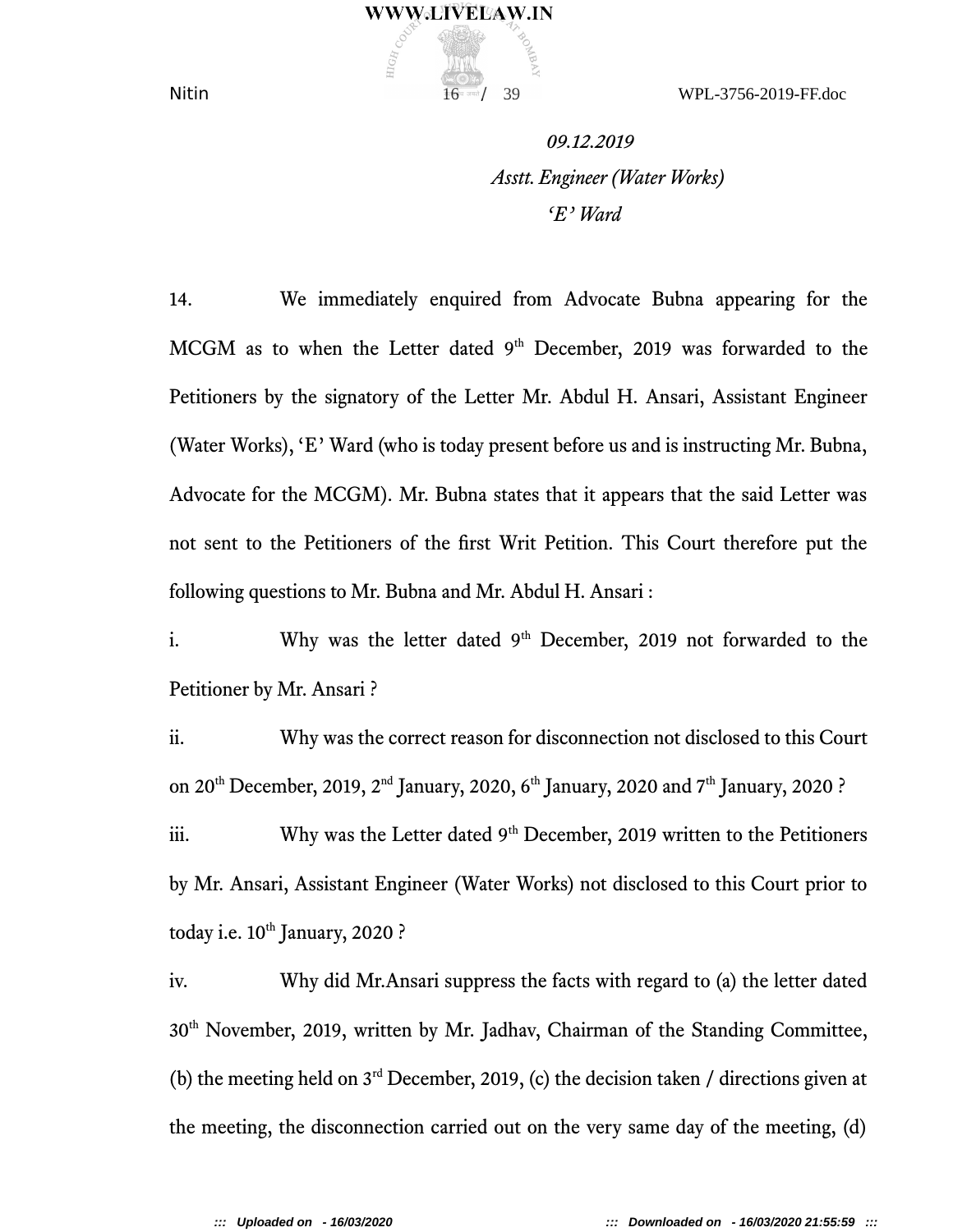the Letter dated 9<sup>th</sup> December, 2019, addressed by him to the Petitioner No. 1 in the first Writ Petition, setting out the reasons for disconnection, in his Affidavit dated  $2<sup>nd</sup>$ January, 2020, and instead misled this Court by giving some other excueses for the said disconnection, knowing the same to be false.

15. Neither Mr.Abdul H. Ansari nor Mr. Bubna gave any answer to any of the above questions put to them by the Court.

16. From the above Letter dated 9<sup>th</sup> December, 2019, the following becomes clear:

i. According to Mr. Ansari, Assistant Engineer (Water Works), E Ward, the Chairman of the Standing Committee Mr.Yeshwant Jadhav at the Meeting called by him on  $3<sup>rd</sup>$  December, 2019, informed the Officers of the MCGM that he had received a complaint with regard to shortage of water supply from the residents of Byculla, Darukahana and Mazgaon i.e. from the Constituency of his wife, who had recently been elected as an MLA, and he straightway instructed / directed MCGM to stop water supply to the Petitioner No. 1 in the first Writ Petition, on the ground that they were supplying water to the ships.

ii. Consequent thereto, on the very day of the meeting i.e.  $3<sup>rd</sup>$  December, 2019, the Deputy Municipal Commissioner, the Assistant Engineer and other Officials of the MCGM without giving any intimation or hearing to the Petitioner No. 1 in the first Writ Petition, disconnected the supply of water with immediate effect i.e. 3<sup>rd</sup> December, 2020.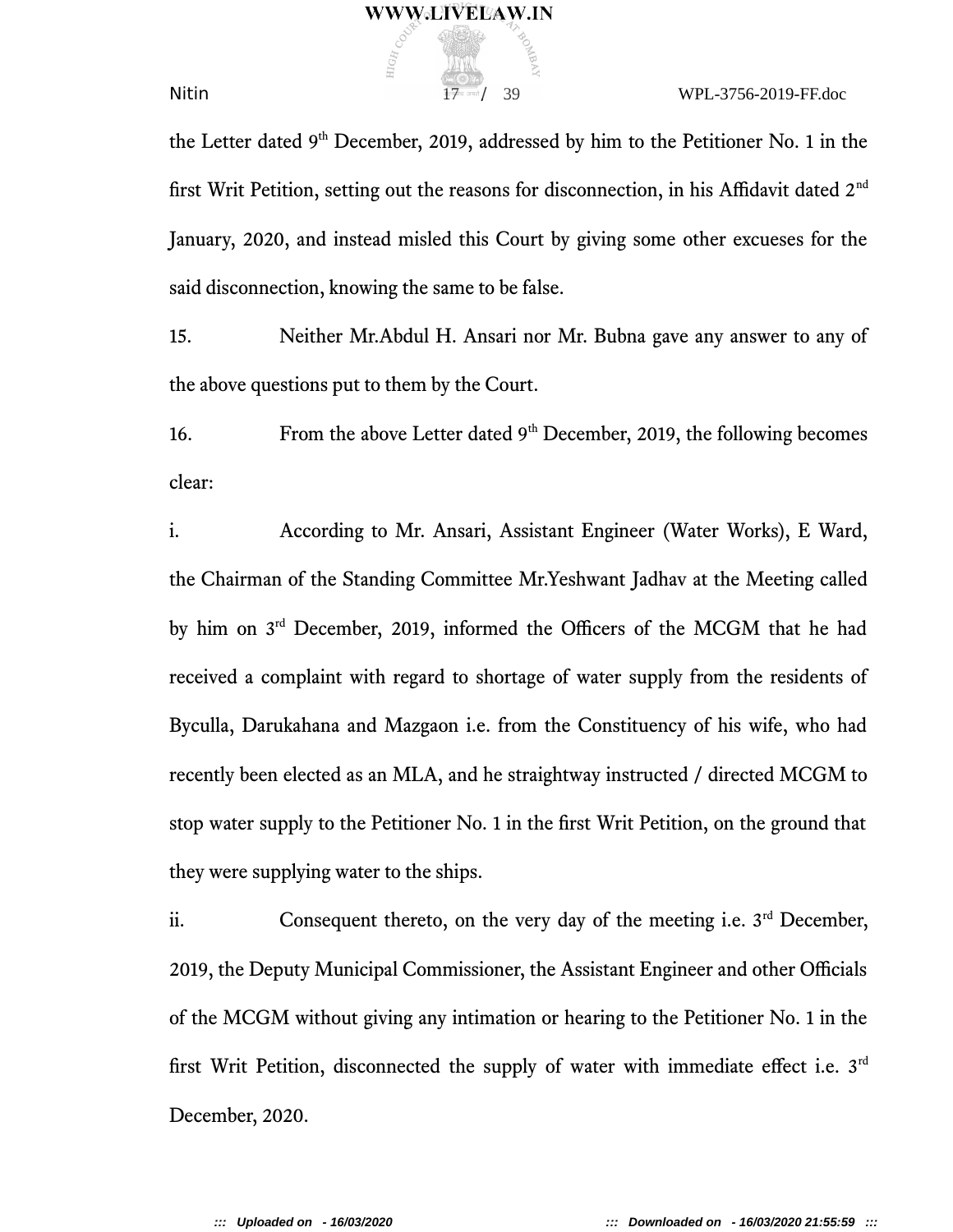**Nitin** 18 18 / 39 WPL-3756-2019-FF.doc

iii. Though a Letter dated 9<sup>th</sup> December, 2019 was addressed to the Petitioner No. 1 in the first Writ Petition (i.e. six days after disconnection of water supply to the Petitioner No. 1 in the first Writ Petition), the MCGM is unable to show that the said Letter was forwarded to the Petitioner No. 1 on 9<sup>th</sup> December, 2019 or thereafter. It is therefore clear that the said Letter was not even forwarded to the Petitioner No. 1.

iv. Though the Petitioner No. 1 in the first Writ Petition, after making attempts to fathom the cause of disconnection and after learning that the MCGM had disconnected its water supply, recorded its grievance with regard to stoppage of water supply vide its Letter dated 16<sup>th</sup> December, 2019, the MCGM failed and neglected to even respond to the same and at the same time did not forward the Letter dated  $9<sup>th</sup>$ December, 2019, addressed to the Petitioner No. 1, wherein it is recorded that it is the Chairman of the Standing Committee of MCGM who had directed disconnection of water supply to the Petitioner No. 1 of the first Writ Petition.

v. After the first Petition was filed on 19<sup>th</sup> December, 2019, seeking directions against the MCGM to cancel the act of disconnecting water supply to the Petitioner No. 1's water connection bearing No. EX@0003167, situate at Lakri Bunder, Darukhana, Mazgaon, Mumbai – 400 010, and to restore the water supply to the Petitioner No. 1 and though the matter thereafter appeared before this Court on  $20<sup>th</sup>$  December, 2019,  $2<sup>nd</sup>$  January, 2020, 6<sup>th</sup> January, 2020 and 7<sup>th</sup> January, 2020, Mr. Bubna, Advocate for the MCGM in the first Petition was not instructed to inform the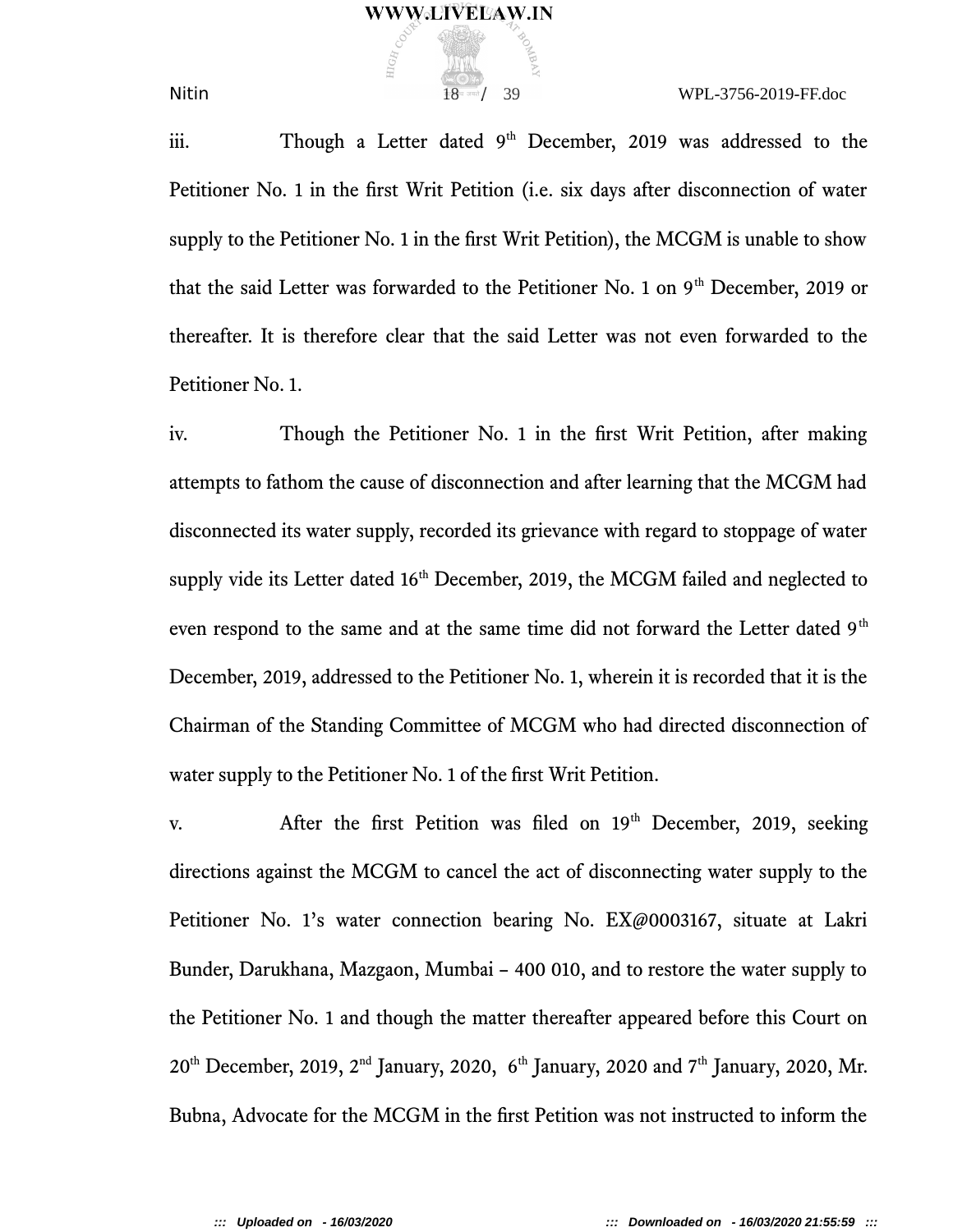$\frac{19}{4}$  39 WPL-3756-2019-FF.doc

Court about any Meeting held on  $3<sup>rd</sup>$  December, 2019, or any direction given by the Chairman of the Standing Committee, or any communication dated 9th December, 2019 addressed to the Petitioner No. 1 but not forwarded to the Petitioner No. 1 of the first Writ Petition.

vi. Though Mr. Abdul Haq Ansari, Assistant Engineer (Water Works) himself had signed the communication dated 9<sup>th</sup> December, 2019 addressed to the Petitioner No. 1 in the first Petition (the entire letter is reproduced hereinabove), he in his Affidavit in Reply dated 2<sup>nd</sup> January, 2020 filed before this Court, has not made a whisper about the Meeting called by the Chairman of the Standing Committee, pursuant to which Meeting, the direction was given by him to stop water supply to the Petitioner No. 1 in the first Writ Petition, or the communication addressed by him to the Petitioner No. 1 dated 9<sup>th</sup> December, 2019. Instead he tried to mislead this Court by referring to some Letter dated 18<sup>th</sup> December, 2019 issued by BPT granting NOC to another contractor for supply of water at Lakdi Bunder, which he was aware, was not the reason for disconnection of water supply to the Petitioner No. 1, as is clear from the reason for disconnection recorded by him in his Letter dated 9<sup>th</sup> December, 2019.

17. Mr. Bubna, the Learned Advocate appearing for the MCGM in the first Writ Petition, is unable to explain under what provision of law the Chairman of the Standing Committee and / or the Officials of the MCGM including the Deputy Commissioner have any right to call a meeting and issue oral directions and / or otherwise take a decision and that too without giving prior notice or hearing to the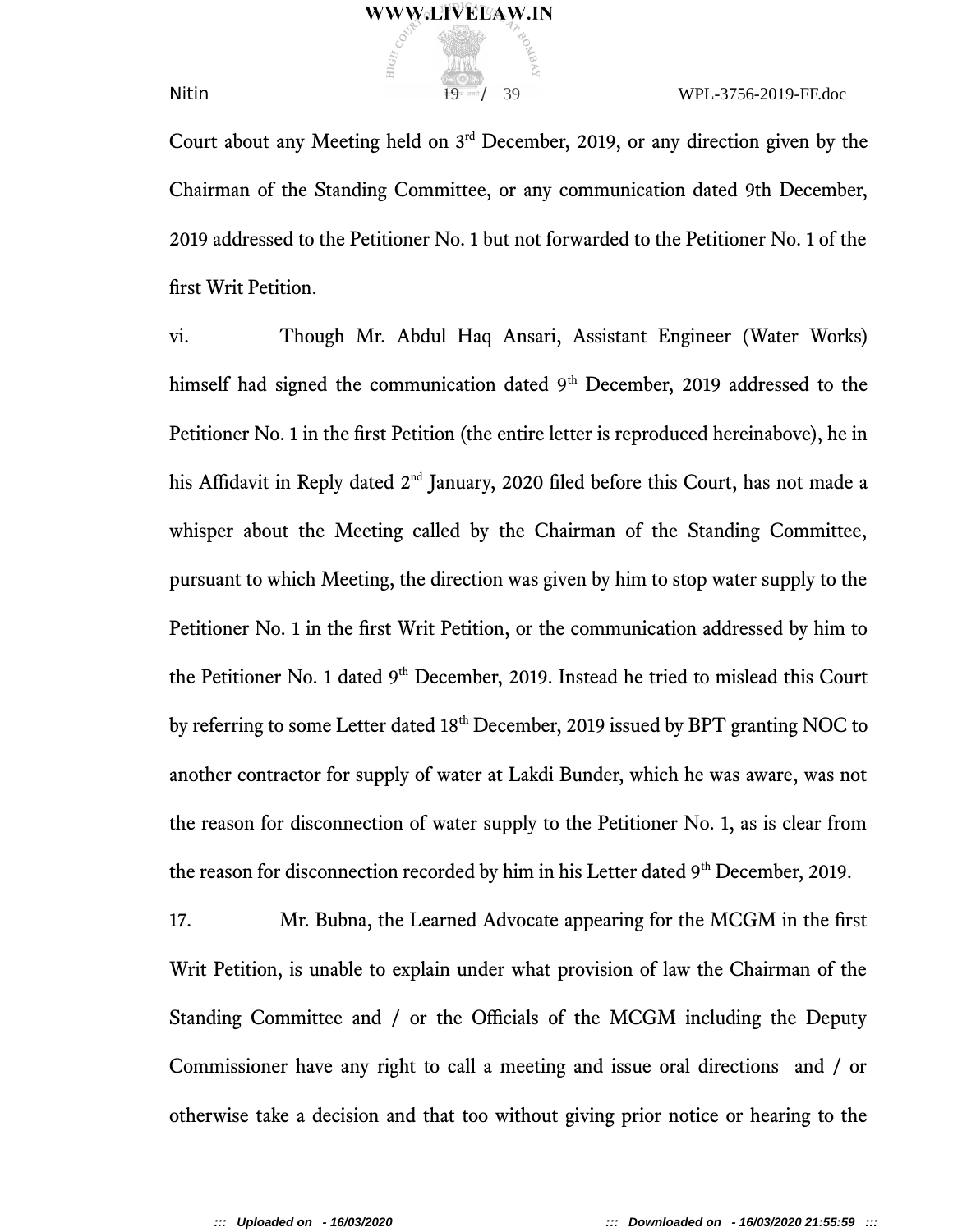$\frac{1}{20}$  and  $\frac{1}{20}$  and  $\frac{1}{20}$  39 WPL-3756-2019-FF.doc

afected party/ies before discontinuing the water supply to an entity who is admittedly supplied potable drinking water by MCGM since the last 37 years, only on the basis that the Chairman of the Standing Committee or any official of the MCGM had received complaints from the residents of the area concerning shortage of water (which complaints are not even brought on record) and under what provision of law the Officials of the MCGM forthwith stopped the water supply to the Petitioner No. 1 on the date of the Meeting itself i.e. 3rd December, 2019, without giving prior notice or hearing the Petitioner No. 1 of the first Writ Petition.

18. Such is the dictatorial regime / 'raj' prevalent today in the MCGM of Greater Mumbai. The concerned persons are functioning under a misconception that there is no Rule of Law applicable to the MCGM. Not only are they not bothered to follow the prescribed law and the rules, but are also dishonest with the Court, as can be seen from the aforestated conduct of Mr. Abdul Haq Ansari, Assistant Engineer (Water Works) of the MCGM. By filing his Affidavit dated 2<sup>nd</sup> January, 2020, Mr. Ansari, Assistant Engineer of MCGM mislead the Court by justifying the illegal action taken by MCGM on the ground that the water supply to the Petitioner No. 1 in the first Writ Petition was discontinued in view of BPT's Letter dated  $18<sup>th</sup>$  December, 2019, stating that Petitioner No. 1 had seized to be a licensee of the BPT, despite being aware of the fact that the water supply to the Petitioner No. 1 was stopped for reasons set out / alleged by him in his own Letter dated  $9<sup>th</sup>$  December, 2019, produced by the Advocate for the MCGM today for the first time in Court in his presence, which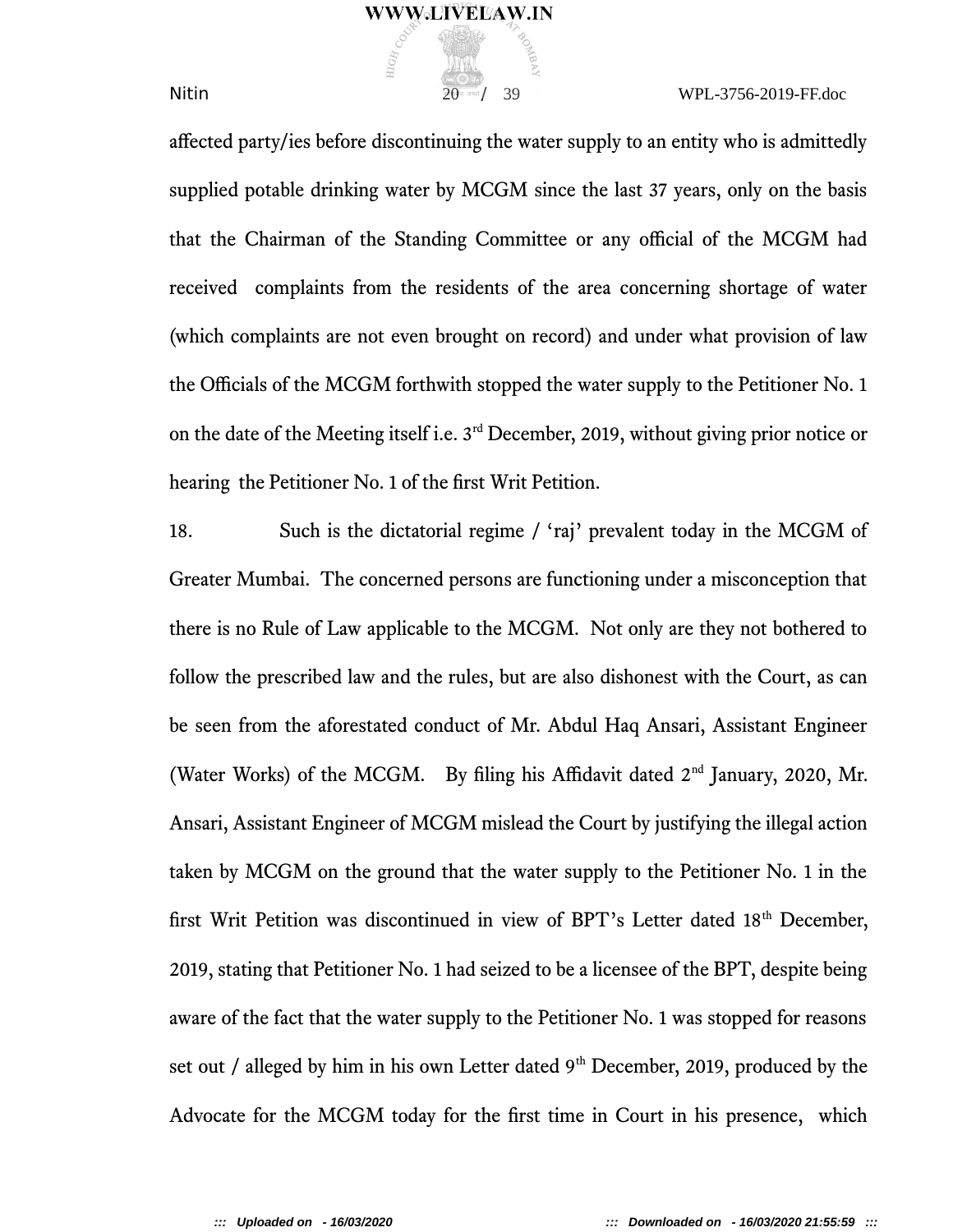$\frac{1}{21}$  and  $\frac{1}{21}$  and  $\frac{1}{21}$  39 WPL-3756-2019-FF.doc

Letter for reasons best known to him / MCGM is not forwarded to the Petitioner No. 1 till date.

19. We are therefore of the view that the decision of the MCGM to disconnect the water supply to the Petitioner No.1s' water connection bearing No. EX@0001367, be quashed and set aside and the water supply to Petitioner No. 1 be restored. We are also of the view that Mr. Abdul Haq Ansari, Assistant Engineer (Water Works) 'E' Ward should explain on Affidavit why action should not be taken against him for his aforestated conduct of suppressing facts from the Court and thereby misleading the Court. Mr. Bubna appearing for the MCGM on instructions states that the MCGM will forthwith restore water supply to the Petitioner No. 1 in the first Writ Petition.

### *WRIT PETITION (L) NO. 50 OF 2020 (SECOND WRIT PETITION):*

20. As stated earlier, OK Marine - the Petitioner in the second Writ Petition is a proprietary concern of Munawar Amirali Mukadam, who is carrying on business of supplying water to diferent types of vessels such as ships, crafts, barges, fishing, vessels etc. in the Mumbai Harbour through its three barges, pursuant to the permission granted by the BPT to carry out the business from the year 2015. It is submitted by the Petitioner in the second Writ Petition that since the year 1981 the BPT had given license to a private firm i.e. Harbour Water Supplier Company Private Limited (Petitioner No. 1 in the first Writ Petition) for supply of MCGM water to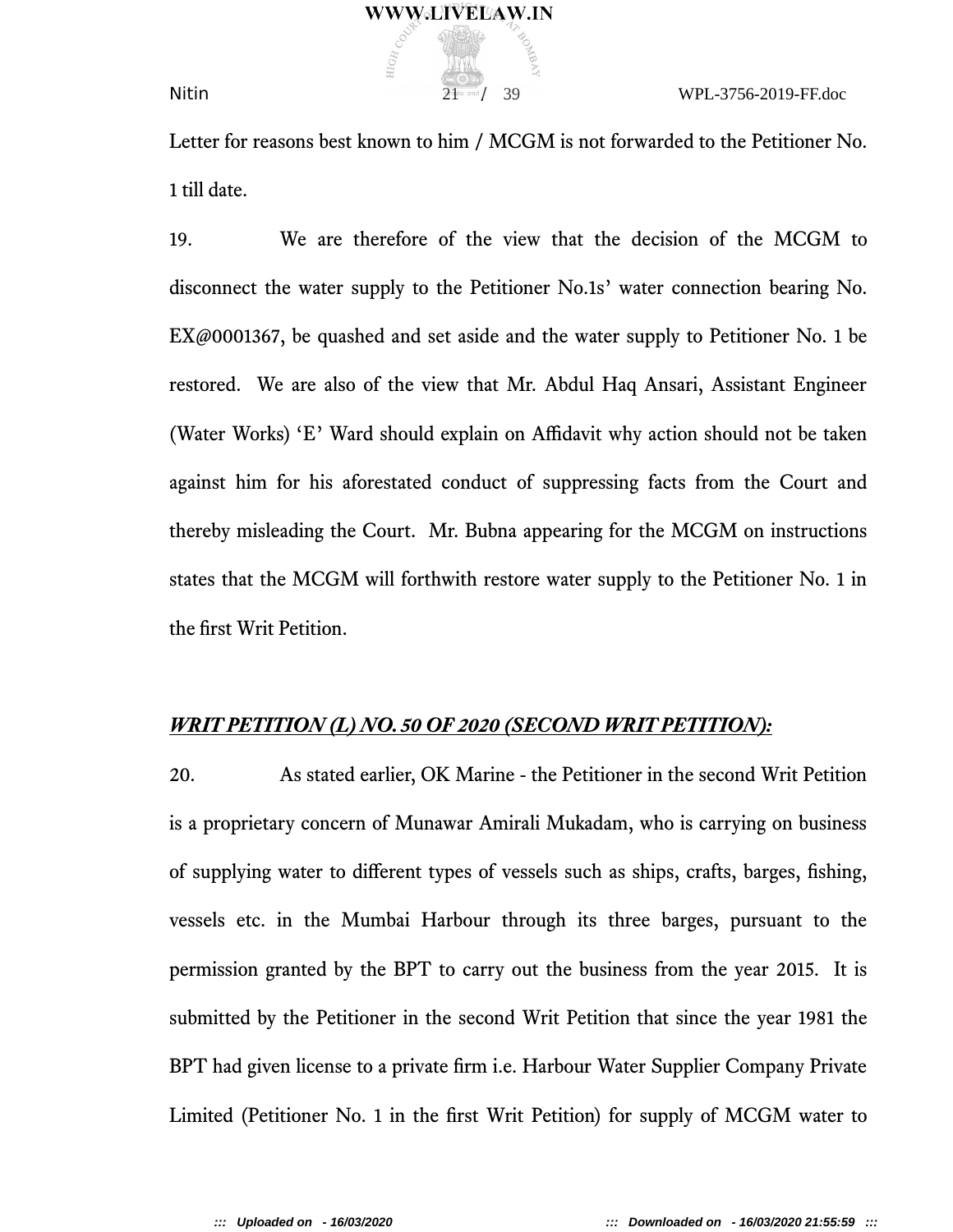#### $22^{\frac{1}{\alpha}}$  29 WPL-3756-2019-FF.doc

various vessels through underground pipeline by a connection given by the MCGM at Lakdi Bunder, Darukhana.

21. According to the Petitioner in the second Writ Petition, the BPT had invited tenders from private firms to supply MCGM water to barges, ships, crafts, etc. for a period of three years by laying an underground pipeline from Hosa Market, Darukhana, Mumbai Main Line upto Lakdi Bunder (North), Darukhana. The Petitioner in the second Petition was declared as sole successful bidder and the Letter of Intent dated  $6<sup>th</sup>$  November, 2019 was issued by the BPT to the Petitioner. As per the said Letter of Intent, the Petitioner in the second Writ Petition on 19<sup>th</sup> November, 2019, paid advance fees of Rs.28,46,304/- for three years for 50 sq. mtr. plot at Lakdi Bunder (North), and also paid security deposit of Rs.2,26,213/- to BPT.

22. The Petitioner in the second Writ Petition also incurred cost of more than Rs.25 Lacs for laying underground steel pipeline for distance of approximately one kilometer, including cost for the pipe and also paid Rs.5,45,600/- to BPT for road reinstatement.

23. According to the Petitioner in the second Writ Petition, a permission form (P Form) was issued to the Petitioner by the Assistant Engineer (Water Works), which was valid upto  $18<sup>th</sup>$  July, 2019. The said P Form is a commitment / guarantee of connection given by the MCGM on completion of the conditions mentioned in the P Form. As the Petitioner in the second Writ Petition was not having license from BPT up to 19<sup>th</sup> July, 2019, the said connection was not granted. Subsequently, the said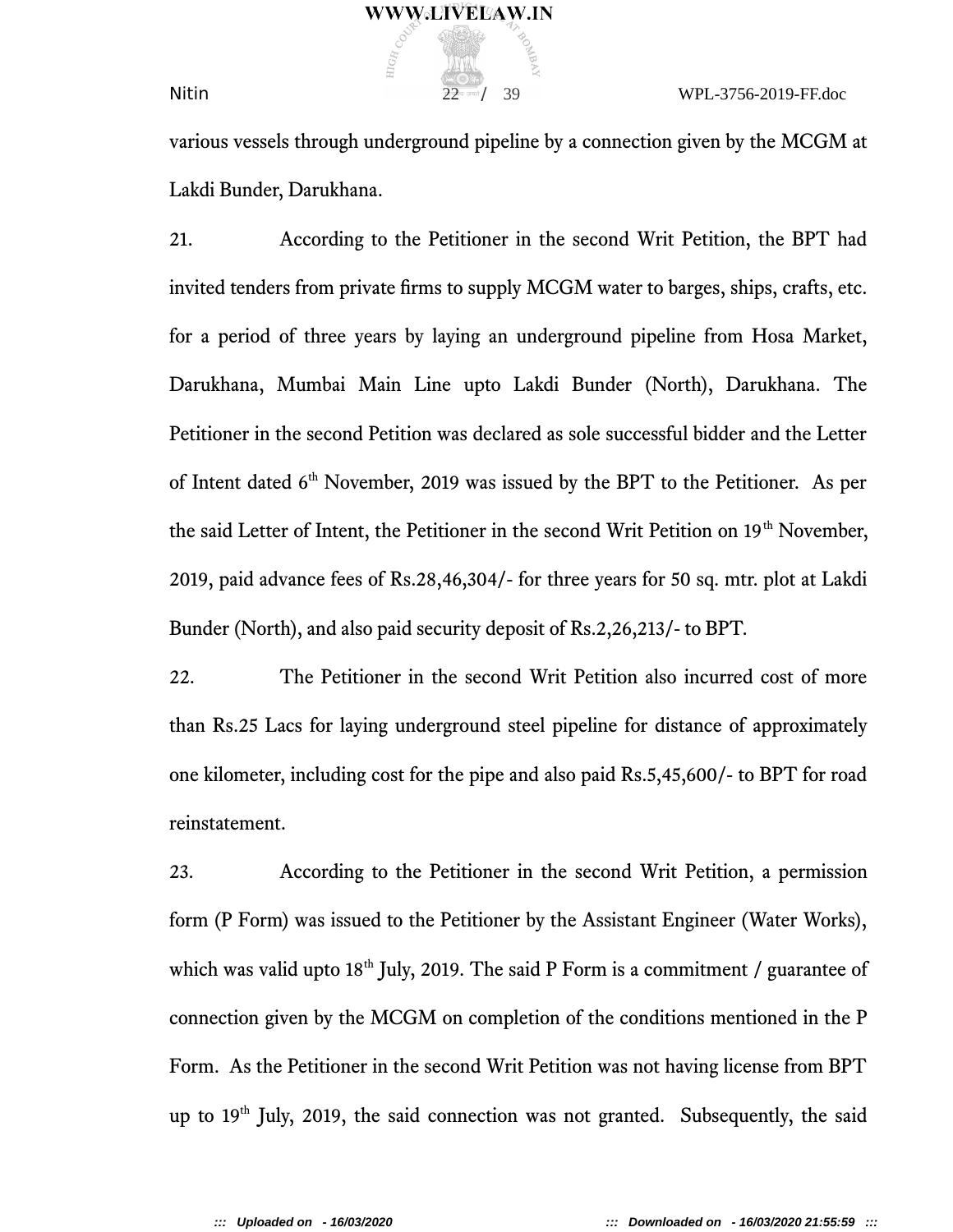Permission Form was further renewed on 23<sup>rd</sup> August, 2019 by the MCGM setting out certain conditions to be complied with before granting the connection. On  $28<sup>th</sup>$ November, 2019, a Letter was issued from the Assistant Engineer, Maintenance, WW-City I to the Petitioner in the second Writ Petition to pay cross connection charges. Accordingly, the Petitioner in the second Writ Petition paid charges of Rs.1,83,433/ on 29th November, 2019 for cross connection on main line. The MCGM was to come to site and provide connection on 3rd December, 2019.

24. The Petitioner in the second Writ Petition has in paragraph 17 of the second Writ Petition made serious allegations against Mr. Yeshwant Jadhav, Chairman of the Standing Committee of the MCGM. He has set out therein the high handed tactics indulged by Mr. Yeshwant Jadhav, Chairman of the Standing Committee. The Learned Advocate appearing for the Petitioner in the second Petition also informed the Court, that the Petitioner has tape recorded his conversion with Mr. Yeshwant Jadhav, Chairman of the Standing Committee of MCGM, which bears out his illegal conduct. In view thereof, the Petitioner in the second Writ Petition wrote two Letters dated 11<sup>th</sup> December, 2019 and 16<sup>th</sup> December, 2019 to the MCGM recording the conduct of Mr. Yeshwant Jadhav, the Chairman of the Standing Committee of MCGM and called upon the MCGM to honestly perform its duties without coming under anybody's pressure and provide water connection at the earliest, as thousands of sea fearers were sufering and were compelled to drink poor quality water due to non-supply of MCGM water through the Petitioner's barges in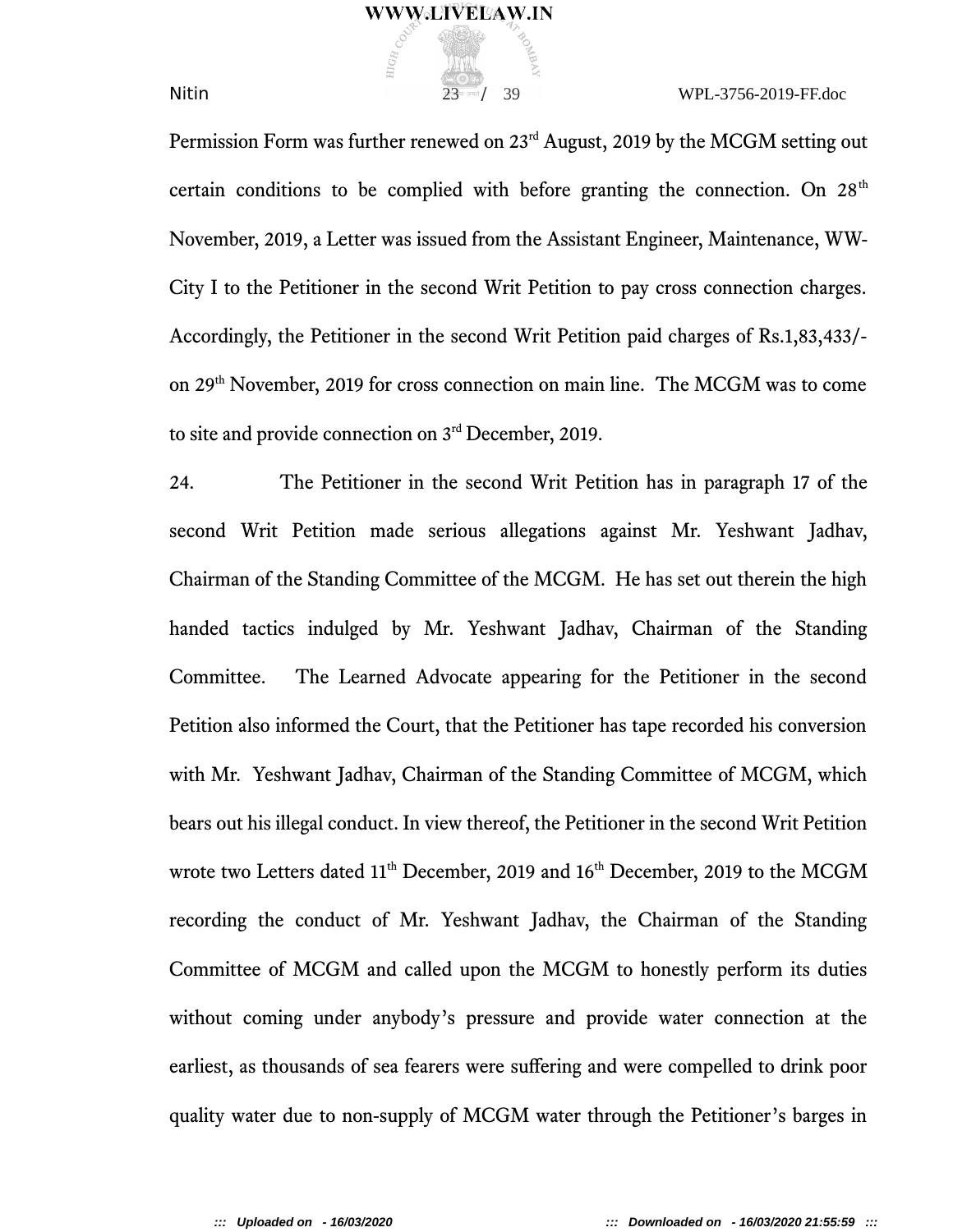$24 \rightarrow 24 \rightarrow 39$  WPL-3756-2019-FF.doc

sea. The Petitioner in the second Writ Petition forwarded reminder letters to the MCGM seeking supply of MCGM water.

25. Since the Petitioner in the second Writ Petition wrote a Letter dated  $19<sup>th</sup>$ December, 2019, recording that the MCGM Officials are not coming for connection and are also not replying to his Letter on 20<sup>th</sup> December, 2019 the Petitioner in the second Writ Petition received a Letter dated 9<sup>th</sup> December, 2019 from the Assistant Engineer of the MCGM stating that a Meeting was held on  $3<sup>rd</sup>$  December, 2019, which was amongst others attended by Mr. Yeshwant Jadhav, Chairman of the Standing Committee of the MCGM and the **proposed water connection** has been held up on the verbal request of Mr. Jadhav, in view of him having received complaint/s of short supply of water in Mazgaon area and also having received complaints that the MCGM is going to give new water connection to the Petitioner in the second Writ Petition, to supply water to the ships. It will not be out of place to mention here that in the Minutes of the Meeting dated 3rd December, 2019, called by Mr. Yeshwant Jadhav, Chairman of the Standing Committee of the MCGM produced before this Court, which Minutes are signed by the Officials of the Corporation including the Deputy Municipal Commissioner of the MCGM, it is recorded that Mr. Jadhav and his wife have given 'सूचना' that the proposal to supply water to shipping companies be rejected.

26. The Petitioner in the second Writ Petition has therefore submitted that the MCGM has accepted the Petitioner's proposal for new water connection and after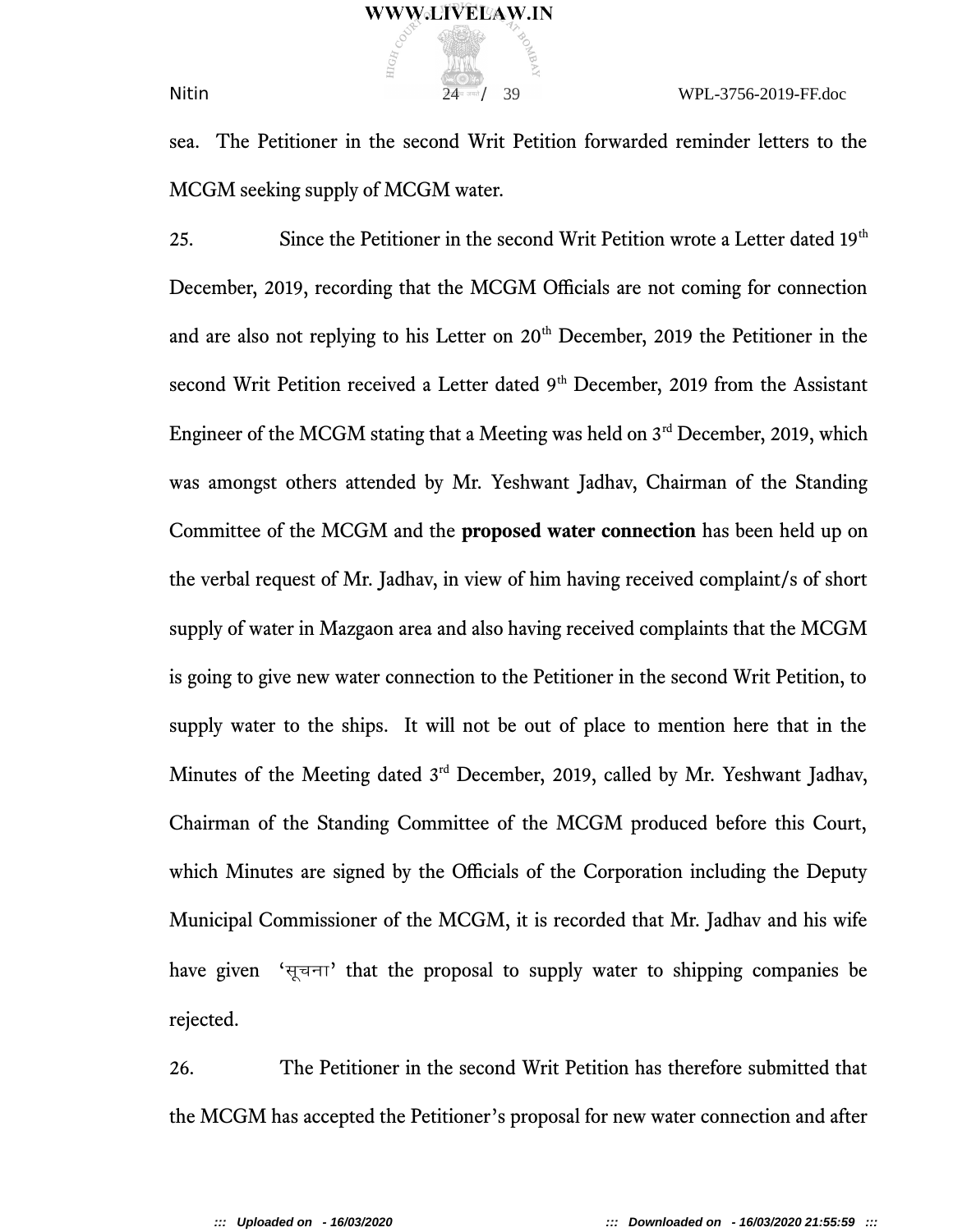$25^{\circ}$   $39$  WPL-3756-2019-FF.doc

scrutiny it was duly sanctioned and pursuant to that a P Form was issued and therefore the MCGM cannot style the same as "Proposed Connection". The Petitioner in the second Writ Petition has submitted that the reasons given for not complying with the contractual obligations is shocking, more so, since no complaints are received by the Assistant Engineer (Water Works) qua the alleged short supply of water, but is allegedly received by the Chairman of the Standing Committee. The Petitioner in the second Writ Petition submits that there is full pressure of water in the Mazgaon area. The Petitioner in the second Writ Petition therefore by his Letter dated 24<sup>th</sup> December, 2019 addressed to the MCGM recorded that keeping the water connection agreed to be given, on hold, on the alleged ground of short supply is arbitrary and illegal, and also attached request letters from shipping agents, fishing association and passenger launch association requesting for an immediate connection as they were sufering due to non-supply of MCGM water.

27. The Petitioner has in the above circumstances filed the second Writ Petition seeking directions against the MCGM to provide cross-water connection, which they were required to provide on 3<sup>rd</sup> December, 2019.

28. The MCGM has in the second Writ Petition filed its Affidavit in Reply dated 9<sup>th</sup> January, 2020, which is tendered in Court today. In the said Affidavit in Reply, the MCGM has submitted that the Petitioner in the second Writ Petition had made an online application dated 6<sup>th</sup> April, 2018, seeking water connection at Mbpt Plot No. 5/13, Reti Bunder, at Darukhana, Lakda Bunder, along with the required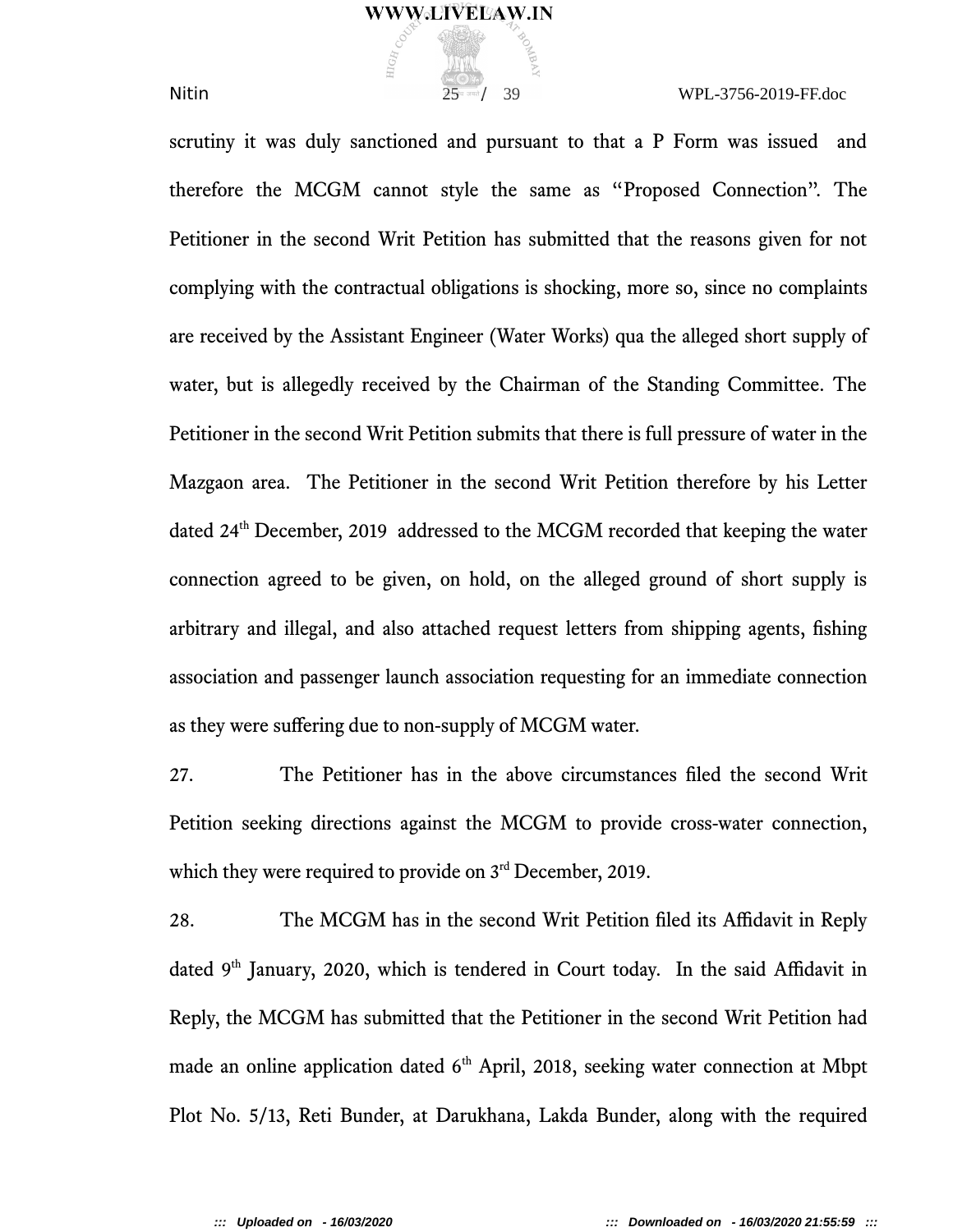**Nitin 26**  $\frac{26}{9}$  **39 WPL-3756-2019-FF.doc** 

scrutiny fees. After scrutinizing the documents submitted by the Petitioner in the second Writ Petition, his proposal seeking grant of 80 mm X 100 mm diameter water connection under Section 92 read with Section 169 of the Mumbai Municipal Corporation Act, 1888, was submitted by the concerned officers of the Water Works Department 'E' Ward, to the Hydraulic Engineer. The proposal was approved by the Hydraulic Engineer on 13<sup>th</sup> July, 2018 and permission form i.e. P Form was issued on 19<sup>th</sup> July, 2018 for water connection to the Petitioner, stating that the P Form was valid for one year i.e.  $19<sup>th</sup>$  July, 2018 to  $18<sup>th</sup>$  July, 2019. The Petitioner in the second Writ Petition thereafter sent a request letter dated 19<sup>th</sup> August, 2019, which was received by the MCGM on 22<sup>nd</sup> August, 2019 for renewal of the P Form and for changing address in the said P Form. The said application was essentially a completely new application but was mischievously styled as Renewal of Old P Form with change of location. Upon receipt of the request letter dated 19<sup>th</sup> August, 2019, the Assistant Engineer (Water Works), 'E' Ward issued permission form (P Form) dated 23<sup>rd</sup> August, 2019, with the condition that the P Form dated 19<sup>th</sup> July, 2018 is treated as cancelled. It is submitted that the Assistant Engineer did not have the authority to issue the P Form. It is submitted that since the P Form dated 23<sup>rd</sup> August, 2019 was issued without following procedure laid down by the MCGM , the same is liable to be cancelled.

29. It is also stated by the MCGM in its Affidavit in Reply dated  $9<sup>th</sup>$  January, 2020 to the second Writ Petition that it is a normal practice followed by the MCGM to conduct review meetings of various officers of various departments and the concerned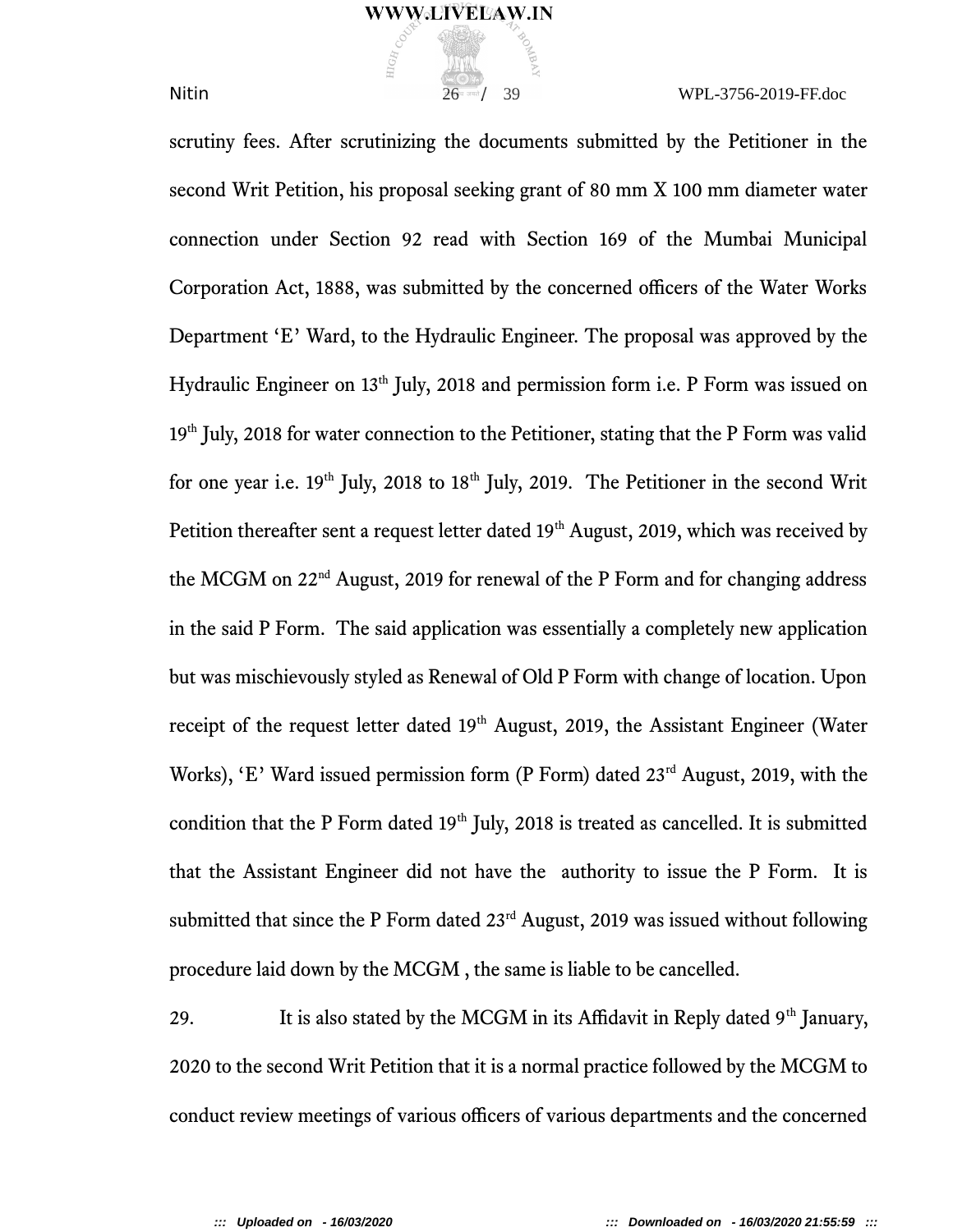**Nitin** 27 and 27 and 39 WPL-3756-2019-FF.doc

public representatives, which meetings are attended by the Chairman of various committees of the MCGM. This practice is followed for streamlining the work of the administration and make the administration more responsive to address the grievances of the people in the concerned locality. Accordingly, such meeting was convened on 3<sup>rd</sup> December, 2019, which was attended by the Chairman of the Standing Committee, who is also the local Corporator and various Officers of the E Ward and from various other departments including Hydraulic Engineering Department. In the said Meeting, the Deputy Municipal Commissioner Zone-I issued direction to disconnect the water supply of the earlier vendor / licensee of the BPT i.e. the Petitioner No. 1 in the first Petition and on the same day i.e. 3<sup>rd</sup> December, 2019 the water of the Petitioner No. 1 in the first Petition was disconnected. The Minutes of the Meeting are annexed to the Affidavit in Reply dated  $9<sup>th</sup>$  January, 2020. It is submitted that the Petitioner in the second Petition did not have any water supply and therefore there was no question of disconnecting the water supply as projected by the Petitioner.

# **SUBMISSIONS OF ADVOCATE GODBOLE FOR THE MCGM IN THE SECOND WRIT PETITION** :

30. Mr. Godbole, Advocate appearing for the MCGM in the second Writ Petition, has drawn our attention to the Affidavit in Reply dated 9<sup>th</sup> January, 2020 filed by Mr. L.D. Kamalapurkar, Deputy Hydraulic Engineer of MCGM and the annexures thereto. He has pointed out that Exhibit-E to the said Affidavit, is a letter written by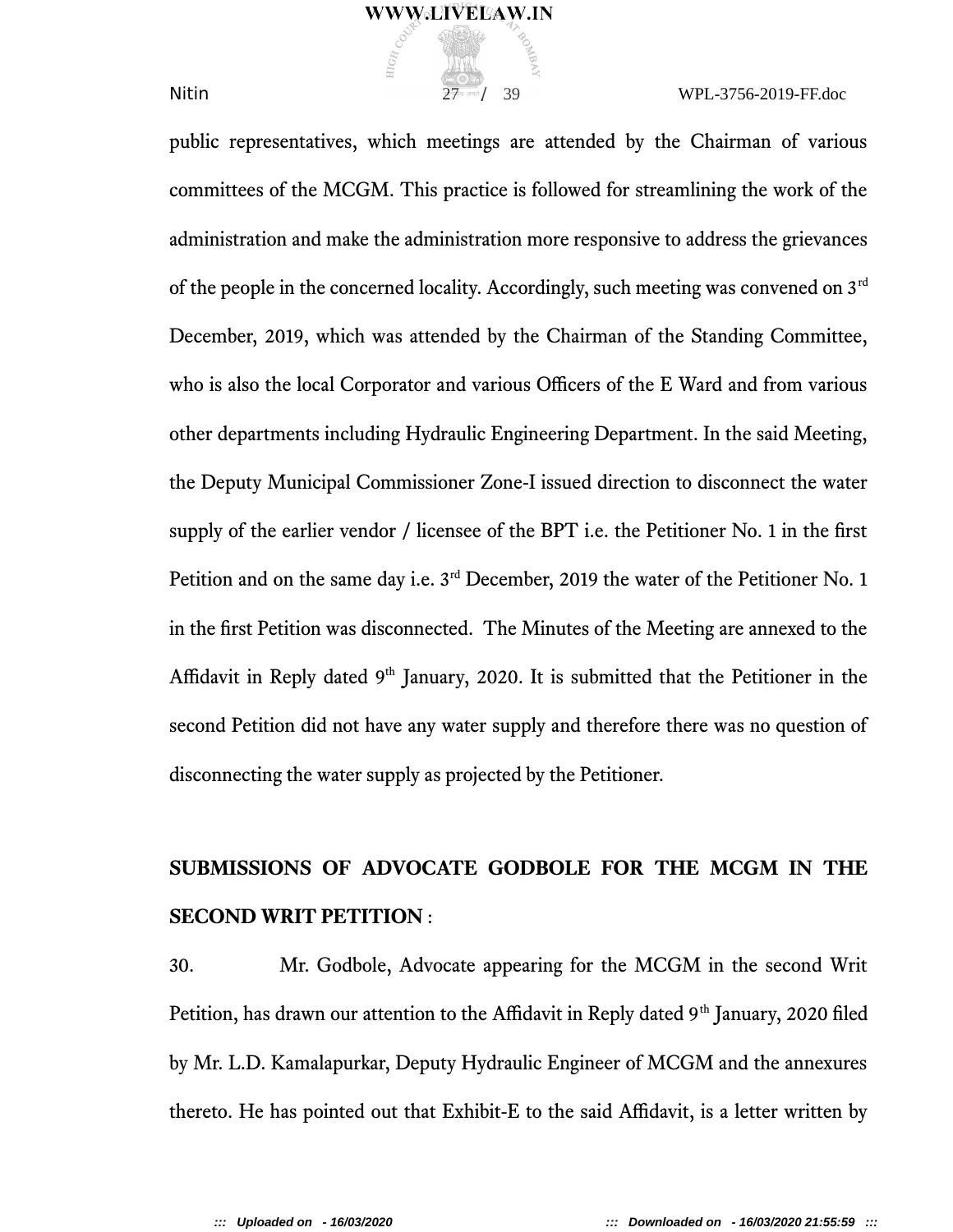### $\frac{1}{28^{\alpha \text{ such}}}$  39 WPL-3756-2019-FF.doc

Mr. Yeshwant Jadhav, Chairman of the Standing Committee, who is also a Corporator calling for a review meeting on  $3<sup>rd</sup>$  December, 2019 with the senior officers of MCGM. Amongst others, Mr. Jadhav had also forwarded a copy of his letter to his wife – Ms. Yamani Yeshwant Jadhav, newly elected MLA from the Byculla Constituency. Mr. Godbole has also drawn our attention to the Minutes of the said Meeting held on  $3<sup>rd</sup>$ December, 2019, which shows that the issue of water supply in 'E' Ward was taken up at the said Meeting and Mr. Jadhav, Chairman of the Standing Committee as well as his wife (newly elected MLA from the Byculla constituency) gave the following  $'$  सूचना $':$ 

> "(a) a proposal be submitted for water supply to Lakadi Bunder, Reti Bunder, Pawder Bunder, Darga Bunder, Jay Bhim Nagar, Oza Market, Lane Nos. 1, 2 and 3,

> (b) to cancel the **proposal** pertaining to supply of three lacs liter water to shipping companies and

> (c) to find solution with regard to wastage / misuse of water at various places."

31. From the said Minutes, it is also clear that pursuant to the said 'सूचना' of Mr. Jadhav and his wife, the Deputy Municipal Commissioner passed an order to the efect that urgent action be taken through the Hydraulic Engineer. In response to the query of the Court, Mr. Godbole has admitted that in the Letter dated 30<sup>th</sup> November, 2019 written by Mr. Jadhav, no agenda for the meeting has been set out, **;** that in the Minutes of the Meeting, there is no mention of any complaint received either by Mr.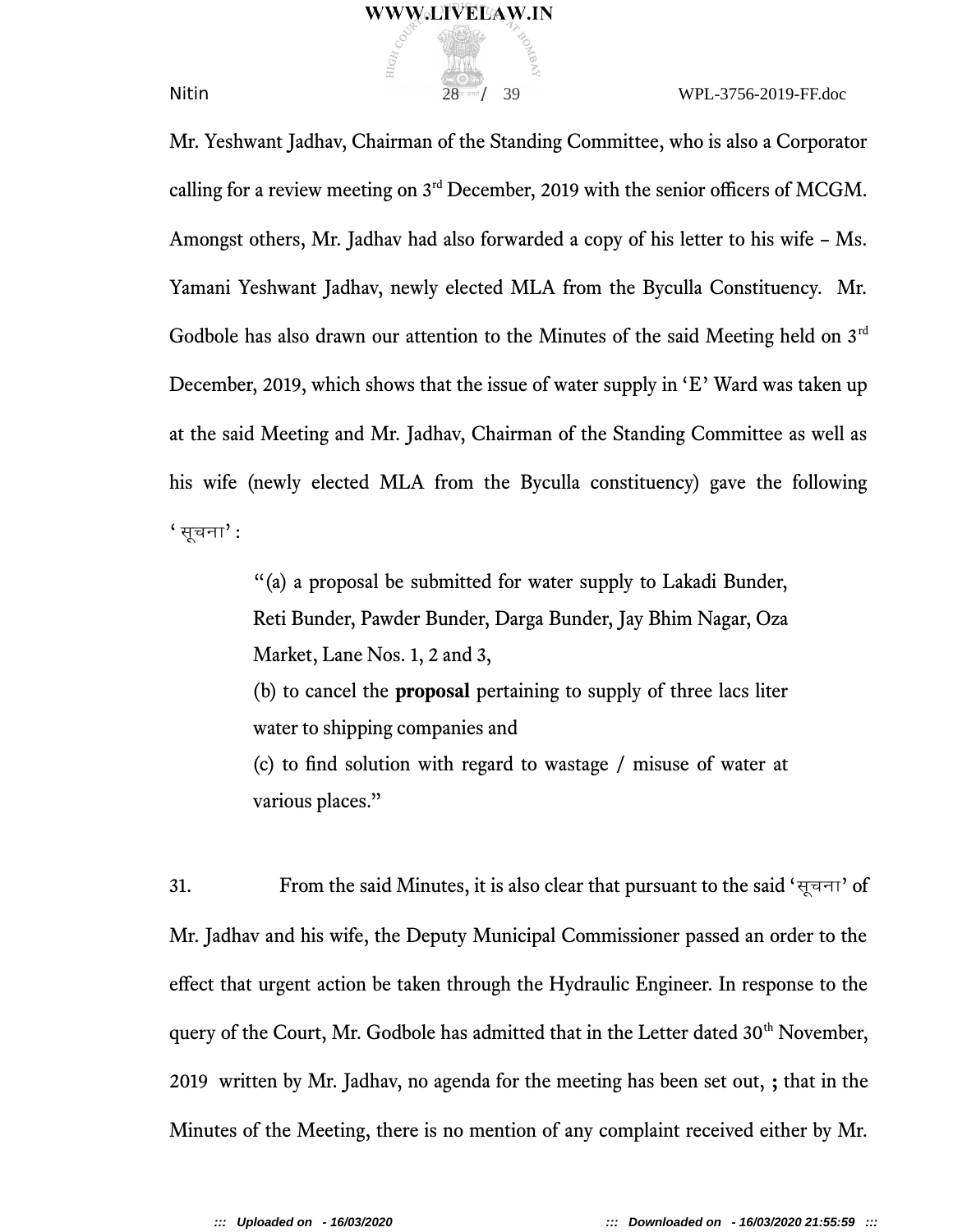$\frac{29}{4}$  39 WPL-3756-2019-FF.doc

Jadhav or by the MCGM and that no such complaint with regard to shortage of water to the residents of Byculla is brought on record **;** that the Meeting dated 3rd December, 2019 was called at the instance of the Chairman of the Standing Committee, Mr. Jadhav and not by the MCGM **;** that though Mr. L.D. Kamalapurkar, Hydraulic Engineer of the MCGM has in paragraph 9 of his Afdavit stated that, "*In the said meeting, Dy. Municipal Commissioner, Zone-I issued directions to disconnect the water supply of the earlier vendor / licensee of MBPT i.e. Harbour Water Suppliers Company Pvt. Ltd. Accordingly, on the same day i.e. 03/12/2019 the water supply to the competitor i.e. Harbour Water Supplies Co.Pvt. Ltd. was disconnected*", no such direction is found in the Minutes and even otherwise no such directions are placed on record.

32. Mr. Godbole has submitted that pursuant to the said Meeting, the Assistant Engineer (Water Works) 'E' Ward, Mr. Abdul H. Ansari forwarded a Letter dated 9<sup>th</sup> December, 2019, which was forwarded to OK Marine, the Petitioner in the second Writ Petition (Exhibit-M to the second Writ Petition), which reads thus :

*"To, M/s. OK Marine, Ship Owners, Ship Agents and Marine Consultancy 155, Abdullah Mension, 1 st Floor, SVP Road, Dongri, Mumbai – 400 009. Sub : To held up granting new water connection to you at Mbpt plot situated at Lakdi Bunder (North) Darukhana, Mumbai – 400 010 in E Ward.*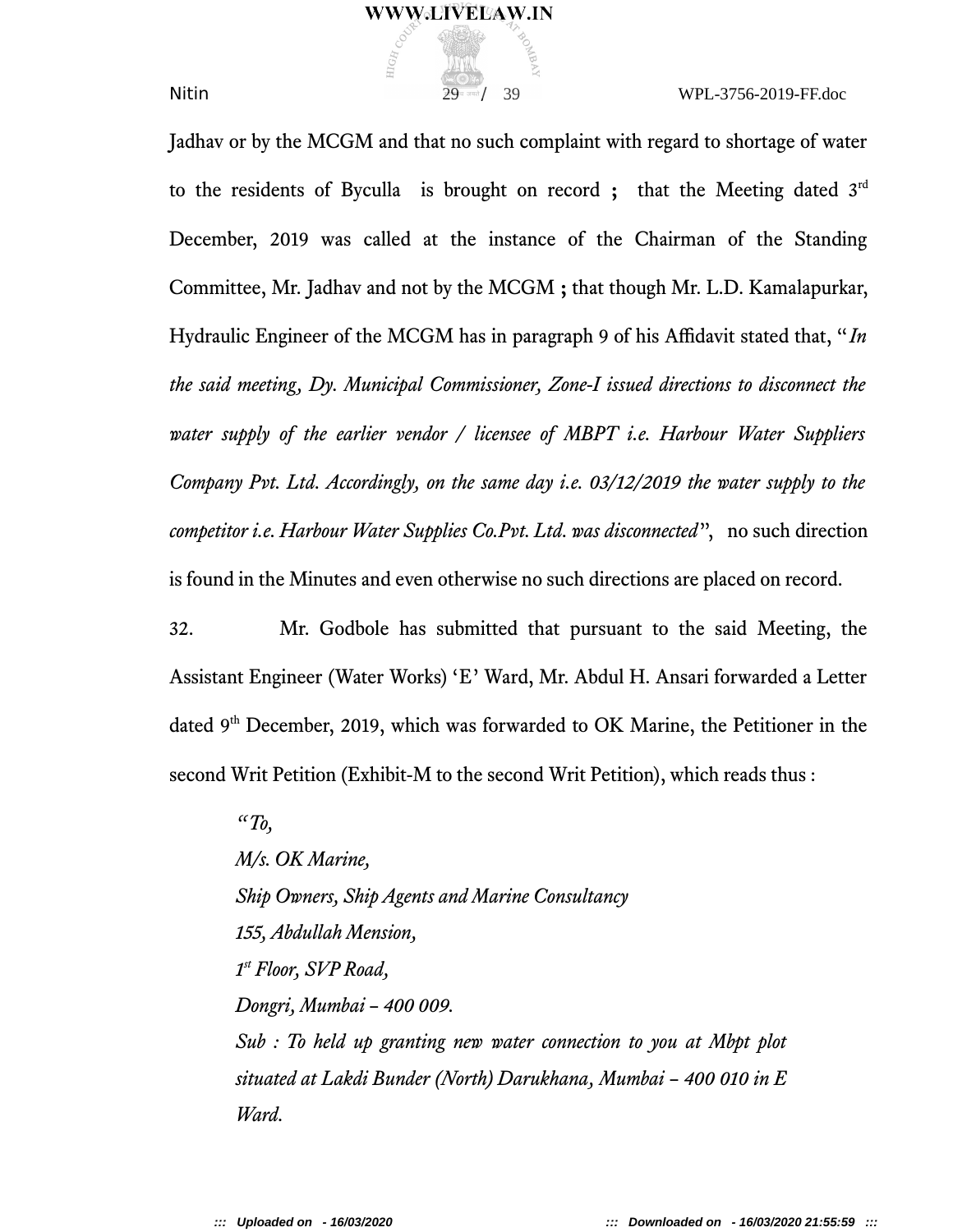*Ref : Meeting of Hon. Standing Committee Chairman and Hon. MLA of Byculla Vidhansabha in E Ward Conference room on dt.03.12.2019.*

*With subject to above subject matter, a meeting was held on 03.12.2019 to discuss by various issues related to Byculla Vidhansabha .*

*Meeting was attended by DMC Zone – I, Assist. Commissioner 'E' was* staff from all department of E Ward and local residence of Byculla *Vidhansabha.*

*From Water Department said meeting was attended by A.E.W.W. 'E' Ward (I/C) Shri Sachin Dorugade and S.E.W.W.E Shri Vilas Rathod, when it was inquired by Hon.Standing Committee Chairman to Mr.Dorguade and Mr.Rathod that he has received complaint that BMC is going to give new water connection to OK Marine, Darukhana Mazgaon to supply water to the ships. This matter was again discussed by Hon. Standing Committee Chairman in his chamber with HE on 06.12.2019, when Hon. Standing Committee Chairman again requested not to give this water connection because already there is complaint of short water supply in Mazgaon area, therefore proposed water connection to OK Marine has been held up by 'E' Ward office. Submitted for your information please.*

> *Your's faithfully, Sd/- 9/12/2019 Asstt. Engineer (Water Works) 'E' Ward"*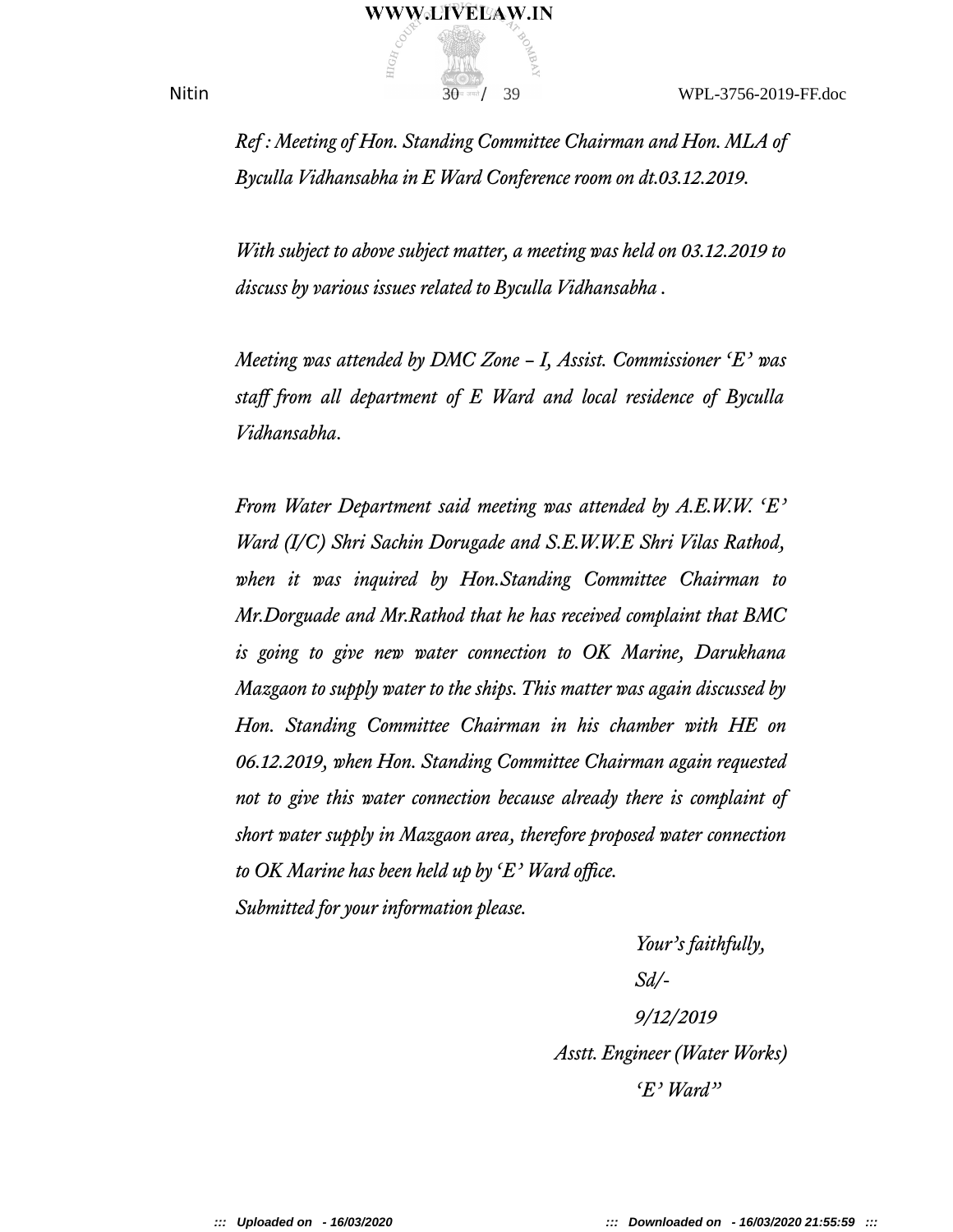**Nitin**  $31 \rightarrow 39$  WPL-3756-2019-FF.doc

33. Mr. Godbole has submitted that, however OK Marine, the Petitioner in the second Writ Petition, has made certain incorrect representations to the MCGM as set out by Mr. L.D. Kamalapurkar, in his Affidavit. Mr. Godbole hastens to add that as can be seen from the said Letter dated 9<sup>th</sup> December, 2019 addressed to OK Marine, Petitioner in the second Writ Petition, the same is not a ground for putting the issue of providing water connection to OK Marine on hold.

#### **FINDINGS** :

34. We have considered the facts as well as the submissions made in the second Writ Petition.

35. We would at the outset clarify that though the Petitioner in the second Writ Petition has made serious allegations of malpractice against Mr. Yashwant Jadhav, Chairman of the Standing Committee of the MCGM, and has also sought to rely on the tape recorded conversion between the Petitioner in the second Writ Petition and Mr. Yashwant Jadhav, we have already made it clear to the parties that we will not be going into the correctness of such personal allegations made by the Petitioner in the second Writ Petition, but will decide the Petition on the basis of the submissions made and documents produced before this Court by the Petitioner in the second Writ Petition and the MCGM. We have also made it clear that as far as such personal allegations made by the Petitioner in the second Writ Petition against Mr. Jadhav, are concerned, the Petitioner may take out appropriate proceedings before the appropriate forum.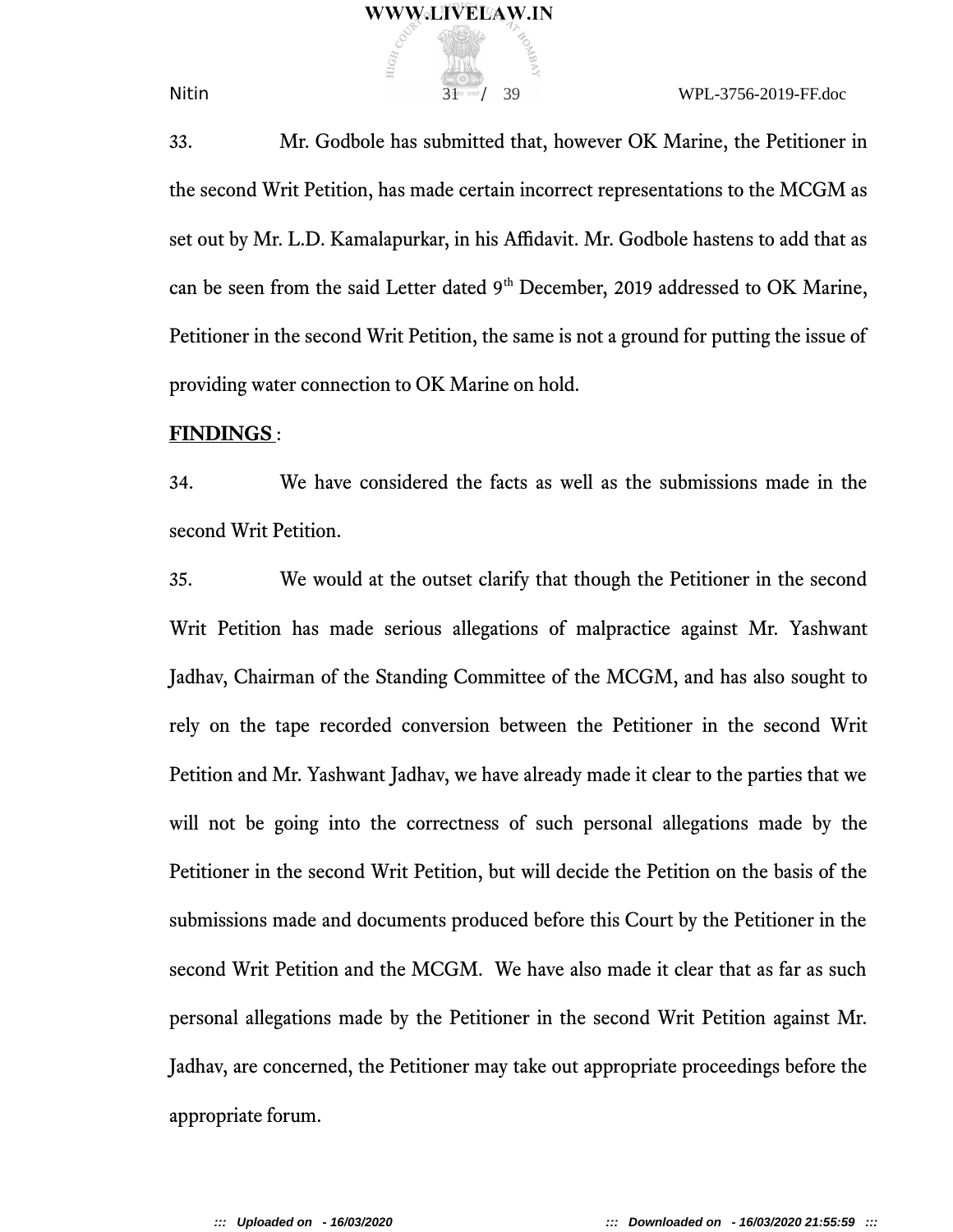$N$ itin  $32^{\frac{32}{4 \times 4}}$  39 WPL-3756-2019-FF.doc

36. As far as the Petitioner in the second Writ Petition is concerned, the BPT had invited tenders from the private firms to supply MCGM water to barges, ships, crafts, etc. for a period of three years by laying an underground pipeline from Hosa Market, Darukhana, Mumbai Main Line upto Lakdi Bunder (North), Darukhana. The Petitioner in the second Writ Petition was declared as sole successful bidder and the Letter of Intent dated  $6<sup>th</sup>$  November, 2019 was issued by the BPT to the Petitioner in the second Writ Petition. Pursuant thereto, the Petitioner in the second Writ Petition paid advance fees of Rs.28,46,304/- for three years for 50 sq.mtr. plot at Lakdi Bunder (North) and also paid security deposit of Rs.2,26,213 to BPT.

37. According to the Petitioner in the second Writ Petition, he also incurred cost of more than Rs. 25 Lacs for laying underground steel pipeline for a distance of approximately one kilometer including cost for the pipe and also paid Rs.5,45,600/- to BPT for road reinstatement. A permission from BPT was issued to the Petitioner in the second Writ Petition by the Assistant Engineer (Water Works), which was valid upto 18<sup>th</sup> July, 2019. As the Petitioner in the second Writ Petition was not having a license from BPT upto  $19<sup>th</sup>$  July, 2019, the said connection was not granted. Subsequently, the said Permission Form was further renewed on  $23<sup>rd</sup>$  August, 2019 by the MCGM setting out certain conditions to be complied with before granting the connection. On 28<sup>th</sup> November, 2019 the Petitioner in the second Writ Petition was called upon by the Assistant Engineer, Maintenance, WW-City-I, to pay crossconnection charges of Rs.1,83,433/-, which was paid by the Petitioner in the second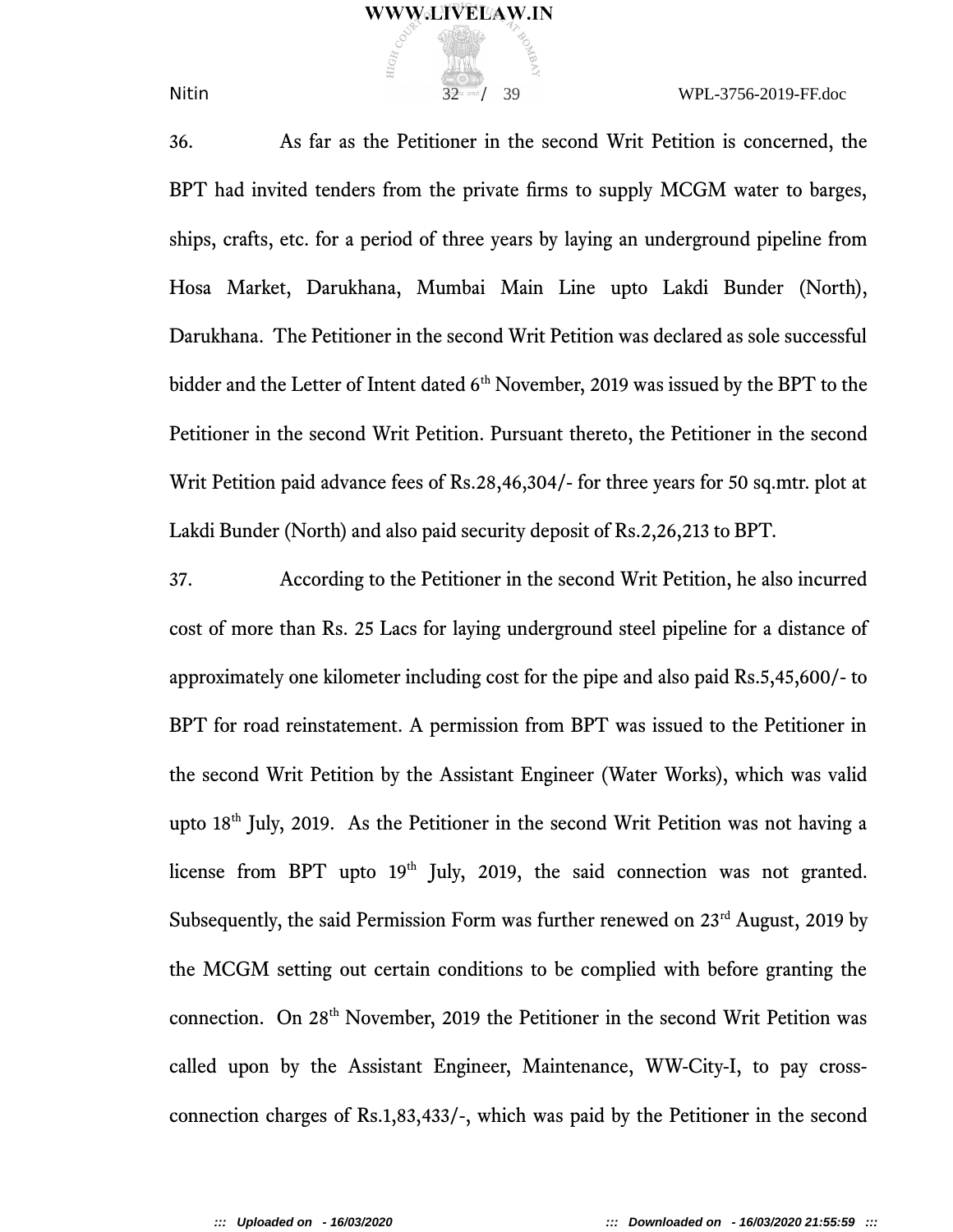Nitin 33 / 39 WPL-3756-2019-FF.doc

Writ Petition on 29<sup>th</sup> November, 2019. The MCGM was to come to the site and provide connection on 3rd December, 2019.

38. As stated earlier, the MCGM has produced before us a Letter dated  $30<sup>th</sup>$ November, 2019 written by Mr. Yeshwant Jadhav, Chairman of the Standing Committee of MCGM, calling for a Review Meeting on 3rd December, 2019 at 2.45 p.m. He had amongst others, forwarded a copy of his letter to his wife – Ms. Yamini Yashwant Jadhav, MLA from the Byculla Constituency. In the said Letter, there is no agenda set out with regard to the items to be reviewed at the said Meeting. A copy of the agenda is also not annexed to the said Letter. The Minutes of the Meeting placed before this Court shows that in the said Meeting Mr. Yashwant Jadhav and his wife have given 'सूचना' that the proposal to supply three lac liters of water to the Petitioner in the second Writ Petition be cancelled / rejected. In the Minutes under the caption 'order', the only order recorded is that of the Deputy Municipal Commissioner to the efect that urgent action be taken by the Hydraulic Department.

39. From the facts set out hereinabove, it is clear that several steps have been taken by the Petitioner in the second Writ Petition including the payments made to the MCGM with regard to the connection to be provided to the Petitioner in the second Writ Petition which payments were collected by MCGM from the Petitioner in the second Writ Petition and consequent thereto permissions granted / sanctioned. We have therefore serious doubts whether the MCGM can refer to the issue of connecting water supply to the Petitioner in the second Writ Petition as a 'proposal'.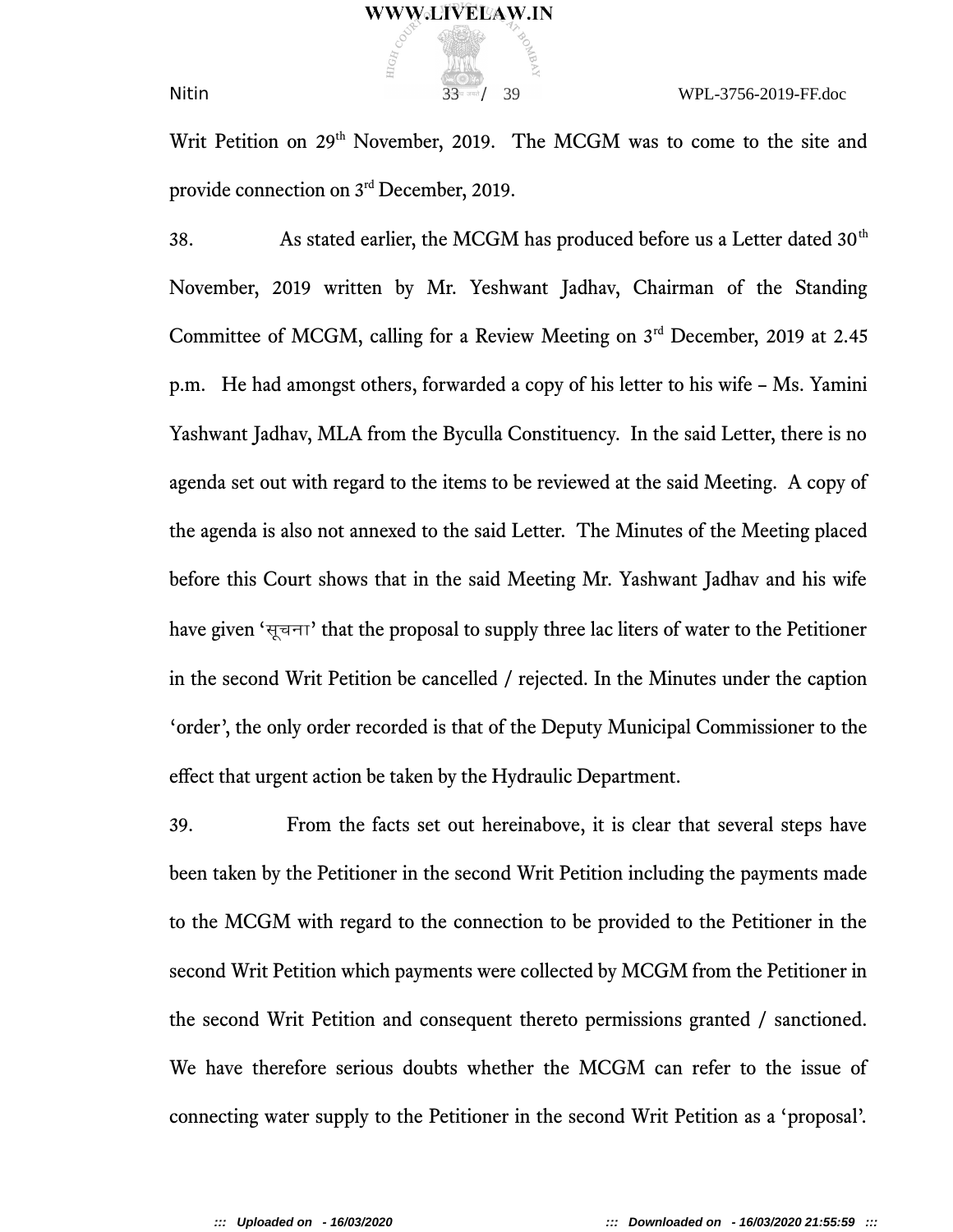**Nitin**  $\frac{34}{2}$  39 WPL-3756-2019-FF.doc

Even if we assume that it is a 'proposal', in our view, the Chairman of the Standing Committee has no powers to call for a Review Meeting and give ' $\eta \overline{a}$  and the Officers of the MCGM to cancel / reject any contractual deal between the MCGM and any citizen, especially where such contractual deal is within the four corners of the law, and the Officers of the MCGM have no power to cancel, or reject, or put on hold, any contractual deal with a citizen without giving any notice or hearing for such cancellation. In the instant case, the Officers of MCGM did not even bother to inform the Petitioner in the second Writ Petition that they will not visit the site for the purpose of the cross-connection, but only after the Petitioner in the second Writ Petition wrote very strong letters to the MCGM, including a Letter dated  $17<sup>th</sup>$ December, 2019, that on 19th December, 2019 the Assistant Engineer, 'E' Ward forwarded a Letter to the Petitioner in the second Writ Petition informing him that providing a water connection to him is held up by the 'E' Ward Office of MCGM since in the Meeting held on 3<sup>rd</sup> December, 2019, the Chairman of the Standing Committee stated that he has received complaints that BPT is giving new water connection to the Petitioner in the second Writ Petition to supply water to the ships, which issue was again discussed by him in his Chambers with the Hydraulic Engineer on 6<sup>th</sup> December, 2019, when he requested not to give water connection to the Petitioner in the second Writ Petition. Interestingly, in the said Letter there is no allegation made against the Petitioner in the second Writ Petition with regard to any misrepresentation made by him to the MCGM and the same is made for the first time in the Affidavit filed by Mr.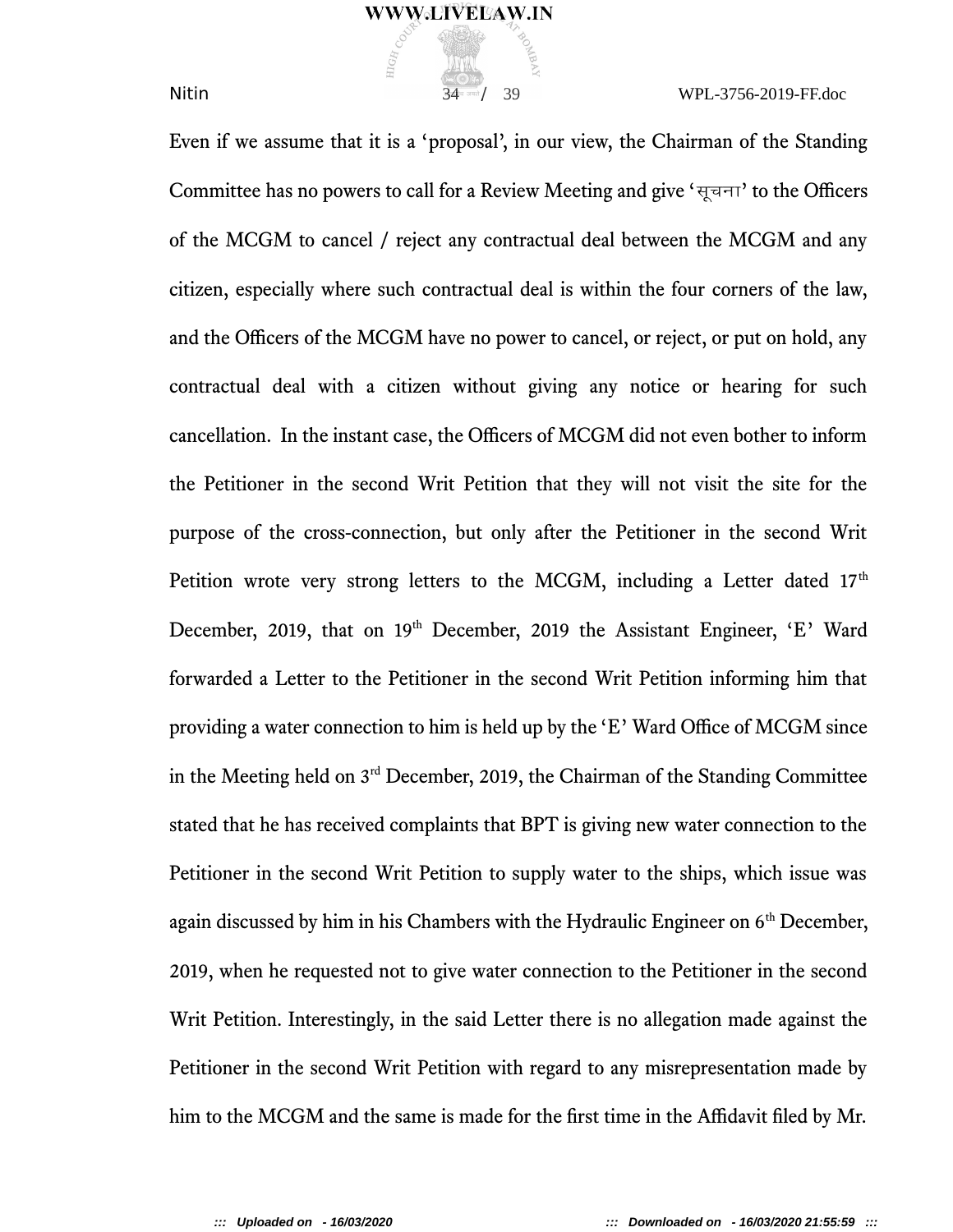$N$ itin  $35^{\frac{3}{4}}$  39 WPL-3756-2019-FF.doc

L.D. Kamalapurkar, Hydraulic Engineer, which is today filed before this Court. Mr. Kamalapurkar has in his Afdavit made an unsuccessful attempt to do some damage control by alleging that it is a normal practice followed by the MCGM to conduct review meetings of various officers of various departments and the concerned public representatives, which are attended by the Chairman of the various committees of the MCGM, and that the Meeting held on  $3<sup>rd</sup>$  December, 2019, was one such meeting, which was attended by the Chairman of the Standing Committee. Mr. Kamalapurkar has intentionally made this false statement, ignoring the fact that he himself has at page 106 of his Affidavit annexed a Letter dated 30<sup>th</sup> November, 2019, written on the letter-head of Mr. Jadhav, which shows that the Meeting was not called by the MCGM but was called by Chairman of the Standing Committee Mr. Yeshwant Jadhav and the Meeting was held as directed / scheduled by Mr. Jadhav and Mr. Jadhav along with his wife in the garb of a review meeting gave directions to the Officers of the MCGM to cancel / reject the 'proposal' of OK Marine i.e. the Petitioner in the second Writ Petition and the Officers of the MCGM readily favoured him, by following his instructions and placing the entire issue of water connection to be provided by the Petitioner in the second Writ Petition on hold, without giving any notice or hearing to the Petitioner in the second Writ Petition. The Letter dated 9<sup>th</sup> December, 2019 addressed to the Petitioners in the second Writ Petition, was prepared 06 days after the Meeting dated 3<sup>rd</sup> December, 2019 and served on the Petitioners in the second Writ Petition 16 days after the Meeting i.e. on 19<sup>th</sup> December, 2019. Though Mr.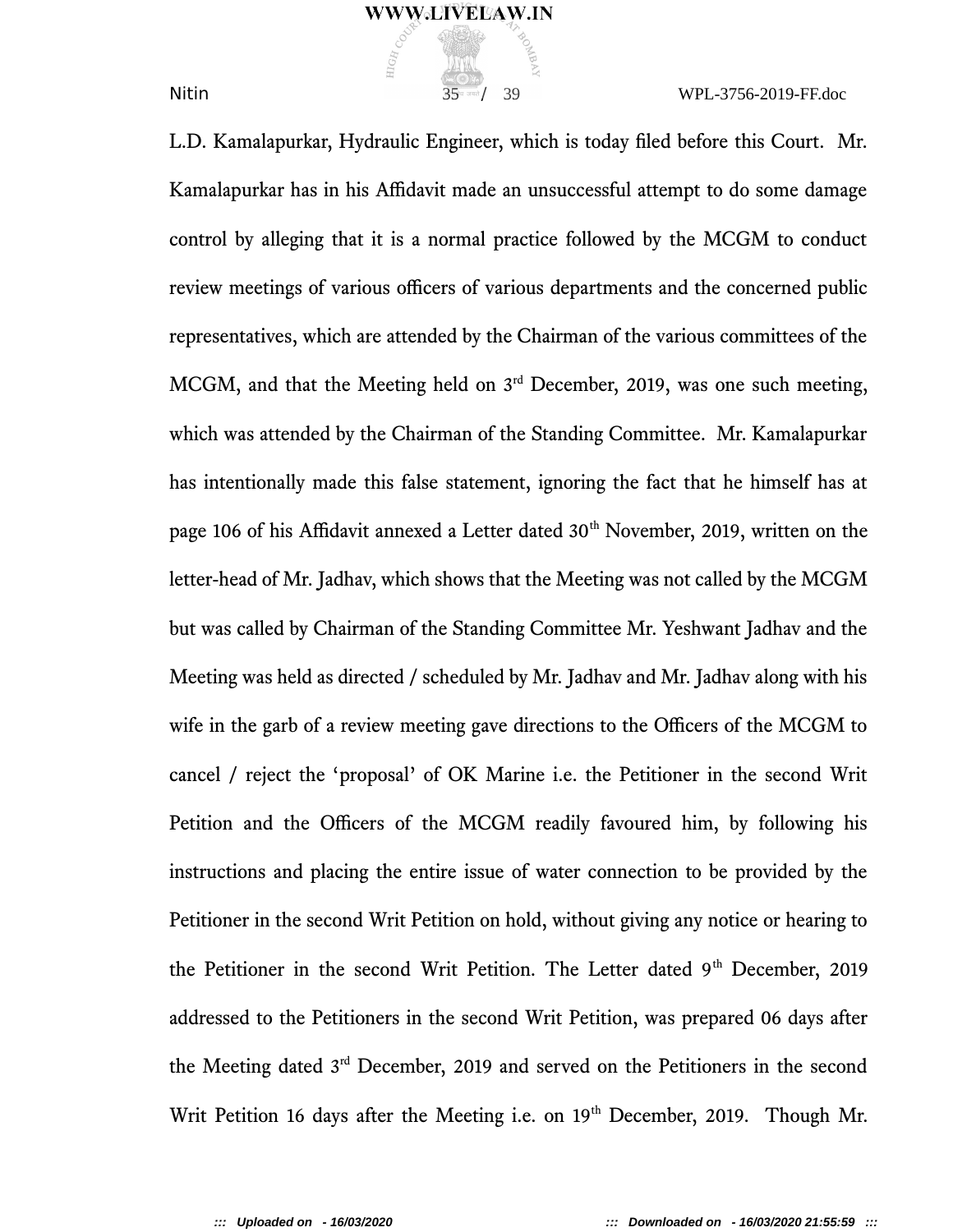$N$ itin  $\frac{36^{\circ} \text{ rad}}{39}$  39 WPL-3756-2019-FF.doc

Kamalapurkar has in his Affidavit dated  $9<sup>th</sup>$  January, 2020 filed in the second Writ Petition, tried to improve upon all the admissions made by Mr. Ansari in his Letter dated 9<sup>th</sup> December, 2019, addressed to the Petitioners in the first Writ Petition wherein he had stated that their water supply is stopped on instructions of the Chairman of the Standing Committee, by now stating that the Deputy Municipal Commissioner, Zone-I had issued the direction to disconnect the water supply of the Petitioner in the **first** Writ Petition, when no such order of the Deputy Municipal Commissioner, Zone-I finds place in the Affidavit filed by Mr. Kamalapurkar, or in any of the documents produced on behalf of the MCGM. The above conduct, exposes the unpardonable games sought to be played by Officers holding responsible positions in the MCGM, not only with the members of the public but also with Courts.

40. We have asked Mr. Godbole whether there is a provision under which the Chairman of the Standing Committee of MCGM under the guise of calling a Review Meeting of the MCGM, can invite his wife (an MLA from the Byculla Constituency) and together give 'सूचना' at such a Meeting to cancel a water connection to be provided to a citizen, on the basis of which the senior officers, including the Deputy Municipal Commissioner puts the decision taken in favour of the citizen on hold, without giving any prior notice or hearing to such an afected citizen. The answer given by Mr.Godbole, is obviously in the negative.

41. We therefore as stated earlier, once again state at the cost of repetition, that such is the dictatorial regime / 'raj' prevalent today in the Municipal Corporation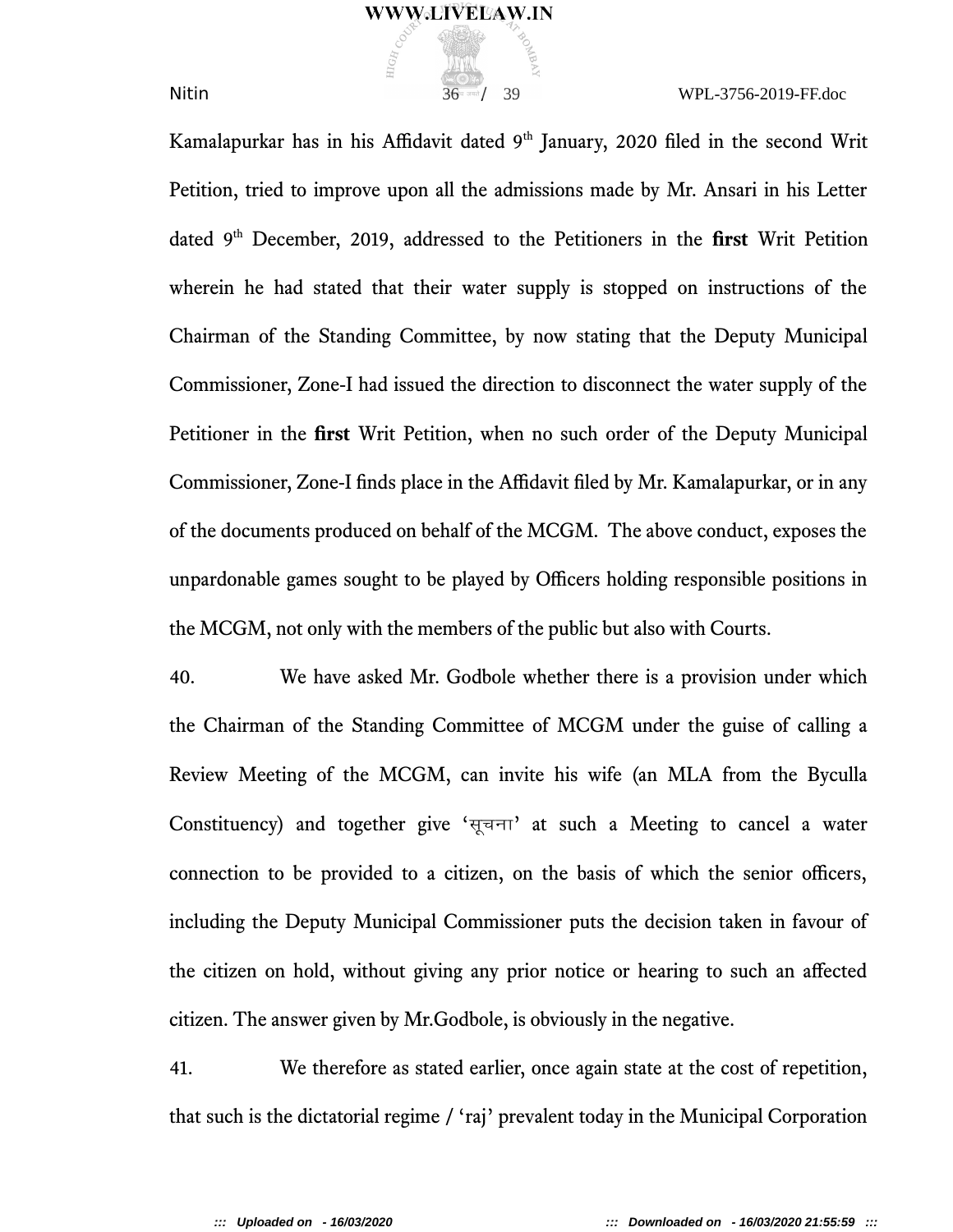**Nitin**  $37 - 39$  **WPL-3756-2019-FF.doc** 

of Greater Mumbai. The concerned persons are functioning under a misconception that there is no Rule of Law applicable to the MCGM. Not only are they not bothered to follow the prescribed law and the rules framed thereunder but they are also dishonest with the Court as illustrated hereinabove, by suppressing facts and making incorrect statements before the Court and also by making diferent statements at different times and through different officers. In the circumstances, we pass following Order :

### **IN WRIT PETITION (L) NO. 3756 OF 2019 (the first Writ Petition)** :

i. The Letter dated 9<sup>th</sup> December, 2019, issued by the Assistant Engineer (Water Works) 'E' Ward of the MCGM to the Petitioners in the first Writ Petition and the action of the disconnection of water supply to Harbour Water Suppliers Company Private Limited, is quashed and set aside.

ii. The MCGM is directed to restore the water supply to Petitioner No.1 in the first Writ Petition i.e. Harbour Water Suppliers Company Private Limited with immediate effect.

iii. The undertaking given by Advocate Bubna on behalf of the MCGM that the MCGM shall forthwith restore water supply to Harbour Water Suppliers Company Private Limited, is accepted.

iv. Mr. Abdul Haq Ansari, Assistant Engineer (Water Works), 'E' Ward, is directed to file his Affidavit explaining as to why action should not be taken against him for suppressing facts from this Court with regard to: (a) Letter dated  $30<sup>th</sup>$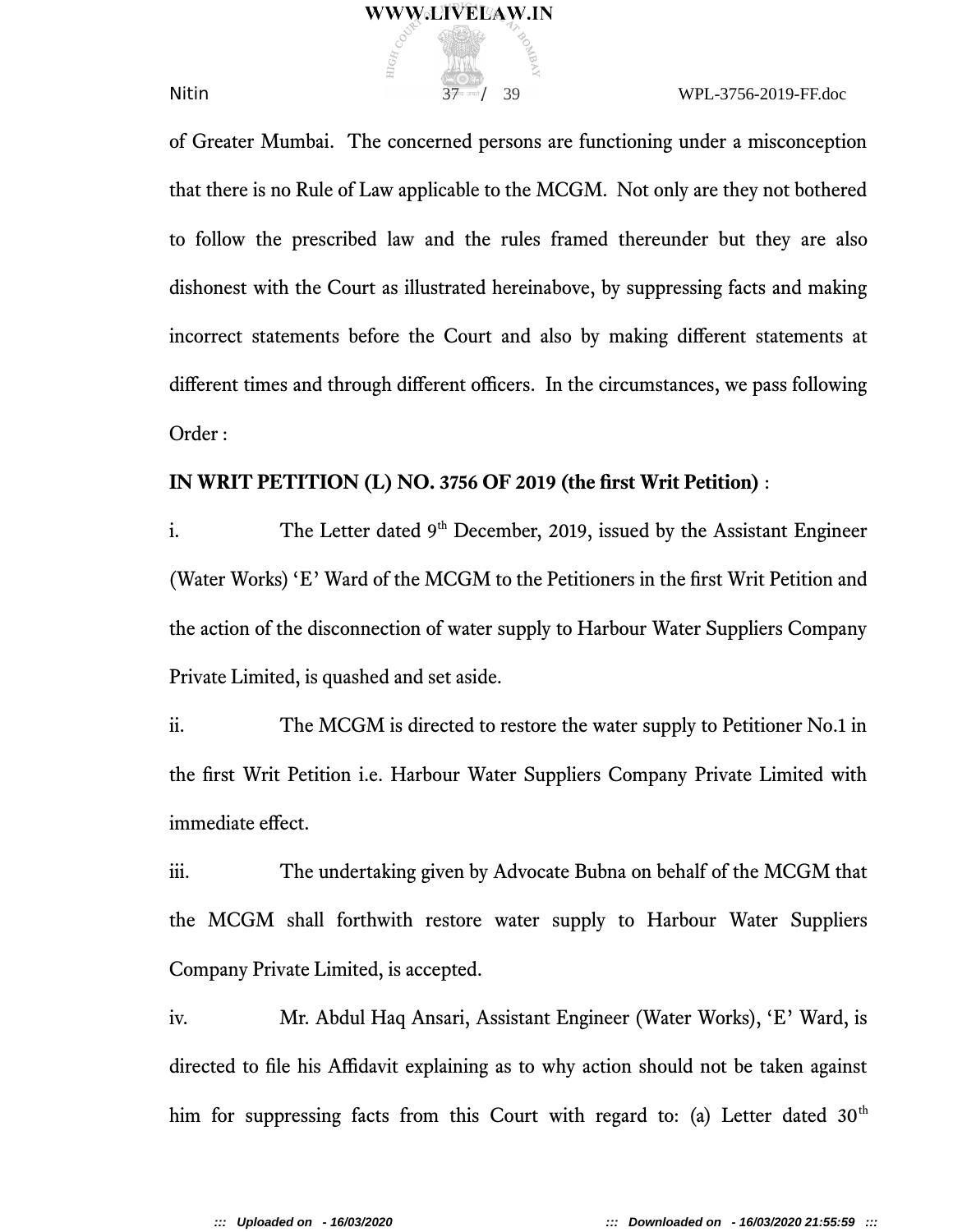$N$ itin  $\frac{38^{\alpha \text{ rad}}}{29}$  39 WPL-3756-2019-FF.doc

November, 2019 written by Mr. Yeshwant Jadhav, Chairman of the Standing Committee, (b) Meeting held on  $3<sup>rd</sup>$  December, 2019, (c) directions given at the said Meeting, which were carried out on the very same day of the Meeting (d) Letter dated 9<sup>th</sup> December, 2019 addressed by him to the Petitioner No. 1 in the first Writ Petition (e) the true / correct reasons for disconnection in his Affidavit dated  $2<sup>nd</sup>$  January, 2020, but instead misleading the Court by giving some other excuses for the said disconnection, knowing the same to be false. The said Affidavit shall be filed by Mr. Ansari within a period of two weeks from the date of uploading this Order, i.e. on or before 30<sup>th</sup> March, 2020.

v. All rights and contentions of BPT in Writ Petition (L) No. 3464 of 2018 are kept open.

### **IN WRIT PETITION (L) NO. 50 OF 2020 (the second Writ Petition)** :

vi. The Letter dated 9<sup>th</sup> December, 2019, written by the MCGM to the Petitioner in the second Writ Petition is quashed and set aside.

vii. Since we have interacted with the present Municipal Commissioner with regard to bringing improvements in the functioning of the MCGM, to the extent of ensuring speedy disposal of legal matters, and have found him to be a sincere and committed person, we hold that in the event of MCGM being of the view that the Petitioner in the second Writ Petition has obtained orders from the MCGM through misrepresentation, the MCGM shall issue notice to the Petitioner in the second Writ Petition i.e. OK Marine, and thereafter the Municipal Commissioner shall hear the